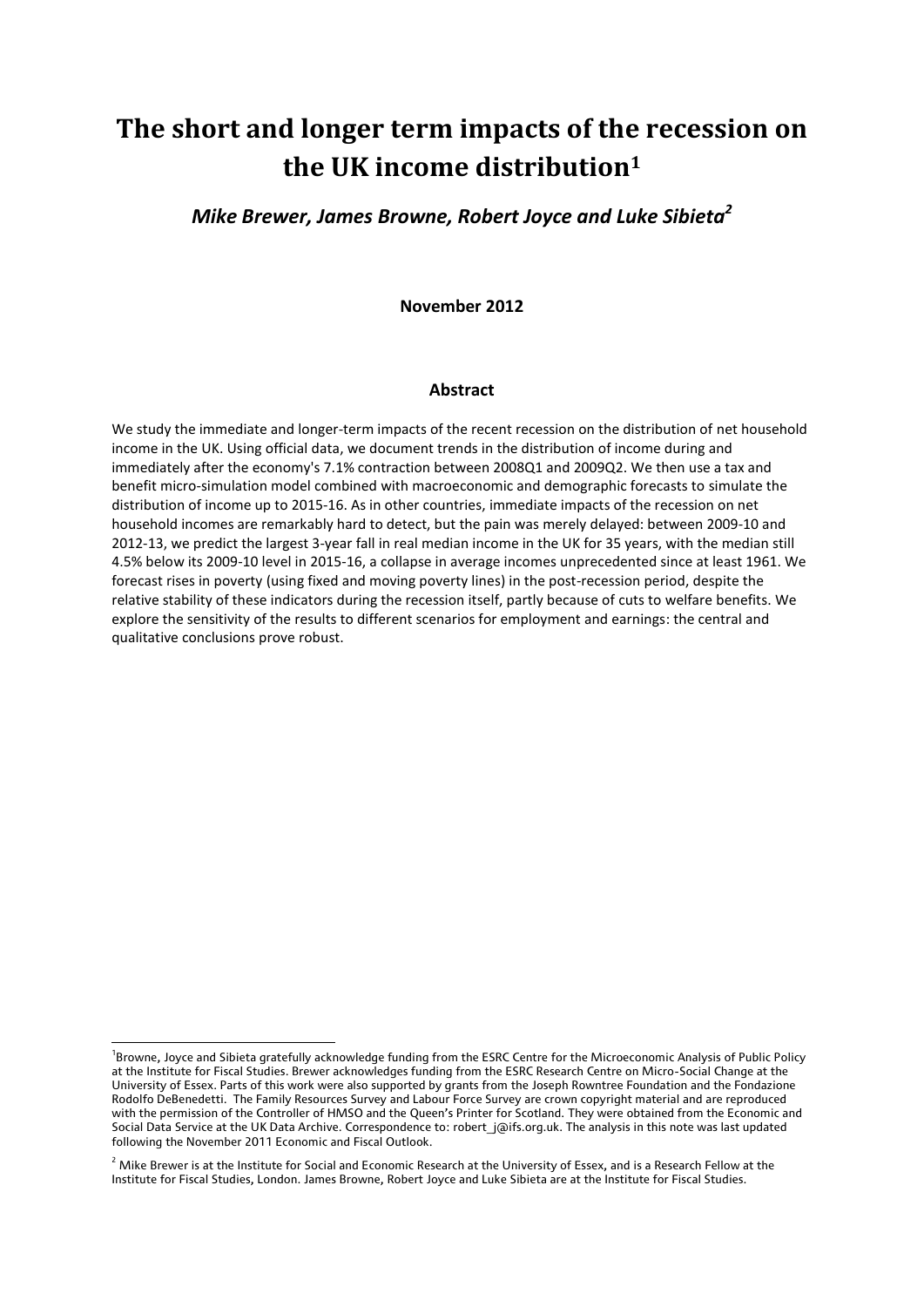#### **1. Introduction**

**.** 

The UK recently experienced its deepest recession since the Second World War, during which GDP fell by over 7 per cent between the first quarter of 2008 and the second quarter of 2009. We would naturally expect this fall in national income to have consequences for households' living standards: but when, how, and for whom? This paper examines the immediate consequences of the recession on the distribution of net household income in the UK, and uses microsimulation methods to predict the likely longer-term consequences (up to 2015-16), given current government policies and the latest available economic forecasts. We separately identify the likely impact on the distribution of income of the package of welfare cuts and changes to personal taxes that have been implemented from April 2011 (in other words, since the last change of government in the UK) or are planned for implementation between now and March 2016.

As we shall show, the most obvious effects of the recession on the income distribution, via labour market trends and fiscal responses, were by no means immediate, and indeed are expected to continue for some time. In addition, official data on household incomes in the UK is invariably out-of-date. For these reasons, relatively little analysis of the relationship between the recent recession and the distribution of income in the UK currently exists.

Of course, we are not the first to consider this important issue. Ozdemir et al. (2010) combine observed changes in the labour market from the start of the crisis with simple statistics relating labour market status to the risk of poverty to assess how the recession might have affected poverty across the European Union. Jenkins et al. (2011) provide a comprehensive survey of changes in the labour market and the income distribution for six countries (Germany, Ireland, Italy, Sweden, UK and US) during and immediately after the recession, from 2007-08 to 2010-11. $3$  They include an analysis of actual household income data, but also the use of micro-simulation techniques to "nowcast" the present income distribution.<sup>4</sup> It highlights that average incomes tended to hold up surprisingly well during the recession itself, and that inequality measures tended to remain quite stable or to fall slightly. As we describe below, we extend their work for the UK in this paper. Callan et al.

 $3$  The UK contribution to Jenkins et al (2011) was produced by some of the authors, and we draw on it in the analysis in this paper.

<sup>&</sup>lt;sup>4</sup> In this paper, we use the word 'nowcasting' to describe a situation in which an estimate of the current income distribution is produced given information on the past income distribution and information on some current demographic and economic aggregate statistics.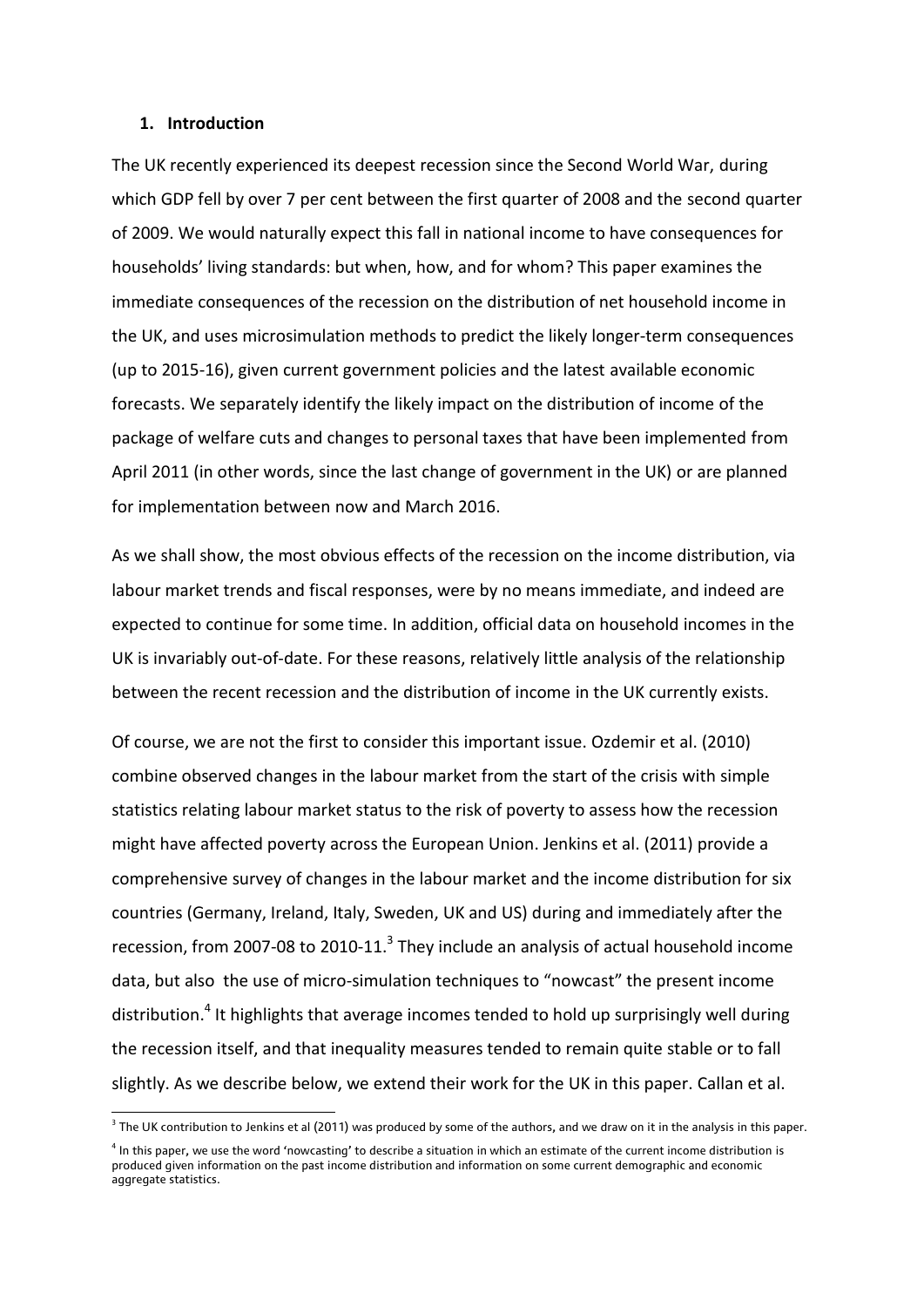(2011) simulated the distributional impacts of fiscal austerity measures that had been implemented by summer 2011 in Estonia, Ireland, Greece, Spain, Portugal and the UK. They suggest that these early elements of fiscal consolidation packages reduced incomes on average, but generally had little impact on income inequality. Brewer et al. (2011) forecast median income and poverty rates in the UK (against a moving and fixed poverty line) in the post-recession period from 2010-11 to 2015-16, and in 2020-21, accounting for official macroeconomic forecasts available at that time.

This paper studies the UK case in detail by updating the UK work in Jenkins et al. (2011), and combining it with analysis of the contribution of direct tax and benefit changes to household incomes which updates Brewer et al. (2011). Section 2 describes our methods. Section 3 presents our central estimates, and Section 4 presents counter-factuals and sensitivity tests. We conclude in Section 5.

#### **2. Data and methodology**

The UK's primary source of information about the household income distribution is the official *Households Below Average Income* (HBAI) series. This series is currently based on data from the Family Resources Survey (FRS), an annual repeated cross-section of about 25,000 UK households administered by the Department for Work and Pensions. Official reports based on the HBAI data are available up to and including 2010-11<sup>5</sup>, although the most recent micro-data available to researchers at the time of writing is from 2009-10.<sup>6</sup> The micro-data is supplied with a set of weights which are intended to correct for non-random non-response, and to gross up to known population aggregates (see Department for Work and Pensions, 2005).

The UK economy began to contract in the first quarter of 2008. In order to assess the impact of the recession on the distribution of household incomes, we perform three pieces of analysis:

 5 See Department for Work and Pensions (2012).

 $6$  We plan to update this analysis when the 2010-11 Family Resources Survey is available to academic researchers.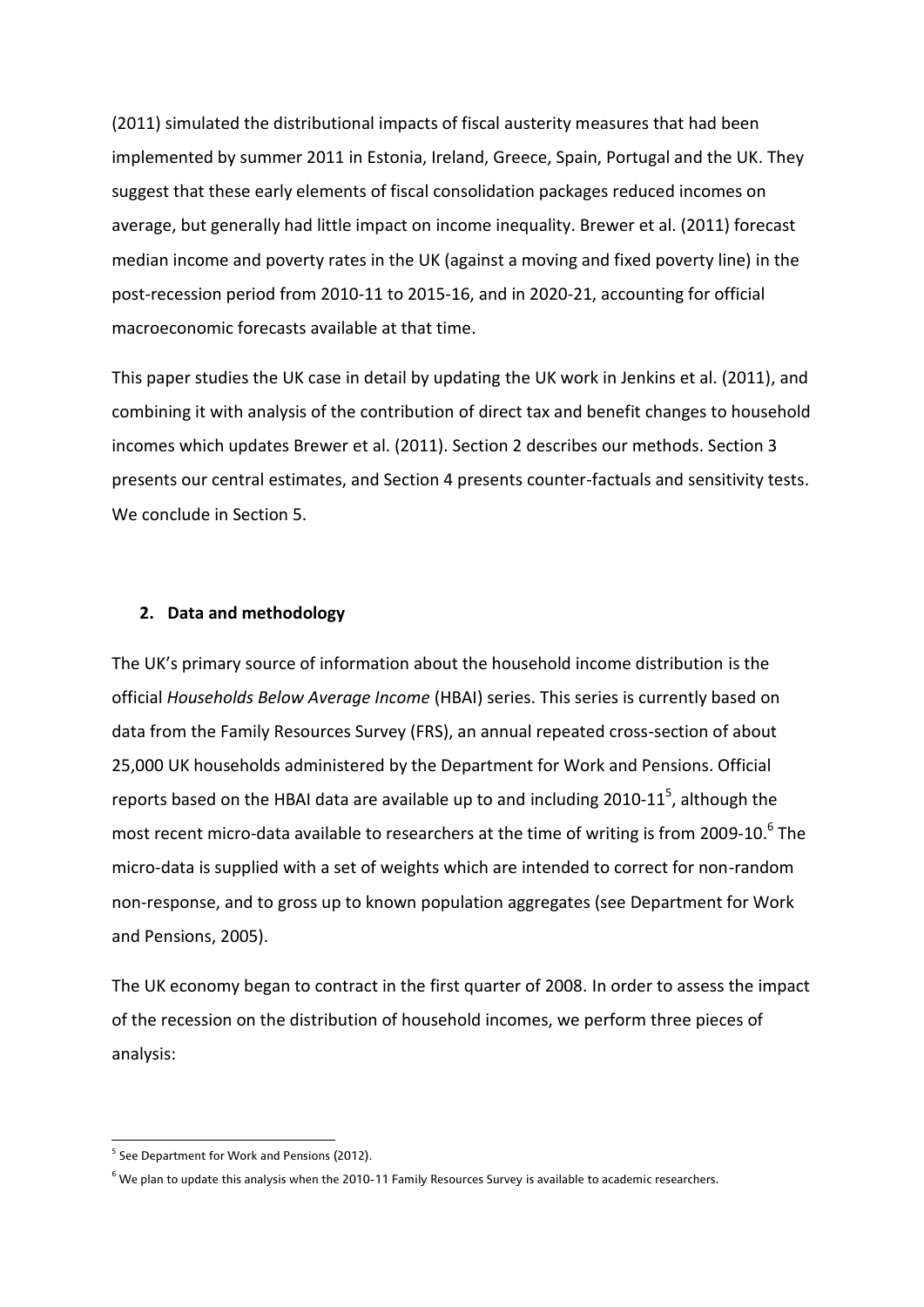- we analyse actual micro-data on the household income distribution in 2007-08 and 2008-09, and draw upon published statistics about the household income distribution in 2009-10;
- we nowcast the household income distribution in 2010-11<sup>7</sup>;
- we forecast the household income distribution in 2011-12 to 2015-16.

To implement the nowcasting and forecasting, we use micro-simulation techniques. This allows us to simulate the entire distribution of income (rather than just average incomes or some other statistics), and to incorporate precisely the impact of tax and benefit changes (including often complicated interactions between them) on that distribution. Our method is as follows:

- 1. Begin with base micro-data (the 2008-09 FRS $^{8}$ ) on the distribution of private incomes and household characteristics.
- 2. Up-rate financial variables in the data (e.g. earnings) to their forecast future levels.
- 3. Adjust certain characteristics of households to reflect major policy changes due between 2008-09 and 2015-16.<sup>9</sup>
- 4. Re-weight the data (using the algorithm set out in Gomulka, 1992) to account for forecast changes to employment and other socio-demographic variables: loosely speaking, this increases the relative weights given to types of people and households forecast to become relatively more common.
- 5. Simulate the personal direct tax liabilities, and benefit and tax credit entitlements, of each household, given expected future tax and benefit systems (as indicated by stated government policy). This is done using the Institute for Fiscal Studies' static tax and benefit micro-simulation model, TAXBEN.<sup>10</sup> This does not allow for behavioural responses to tax and benefit changes at the micro level, although we

 7 Since completing the empirical work for this draft, official data has become available for 2010-11, and we will reflect this in future drafts of this paper.

 $^8$  Since completing the empirical work for this draft, official data has become available for 2009-10, and we will reflect this (or the micro-data for 2010-11) in future drafts of this paper.

 $9$  We do this only for the rise in the state pension age for women, which will rise from 60 in April 2010 to 63 by April 2016. Our adjustment increases the labour supply (and thus earnings) of some women aged 60 to 63, and gives other women of a similar age entitlement to Employment and Support Allowance, a benefit for those of working-age who cannot work through ill-health or disability. No adjustment is made to women of any other age, nor to their partners. See Appendix A of Brewer et al. (2011) for a full description of the methods used. The fact that we do not do this for other changes should be interpreted as our considering that the economic forecasts of the Office for Budget Responsibility fully reflect the likely behavioural response to important policy changes due over this period.

 $10$  For a description, see Giles and McCrae (1995). The basic structure of the model has not changed since then.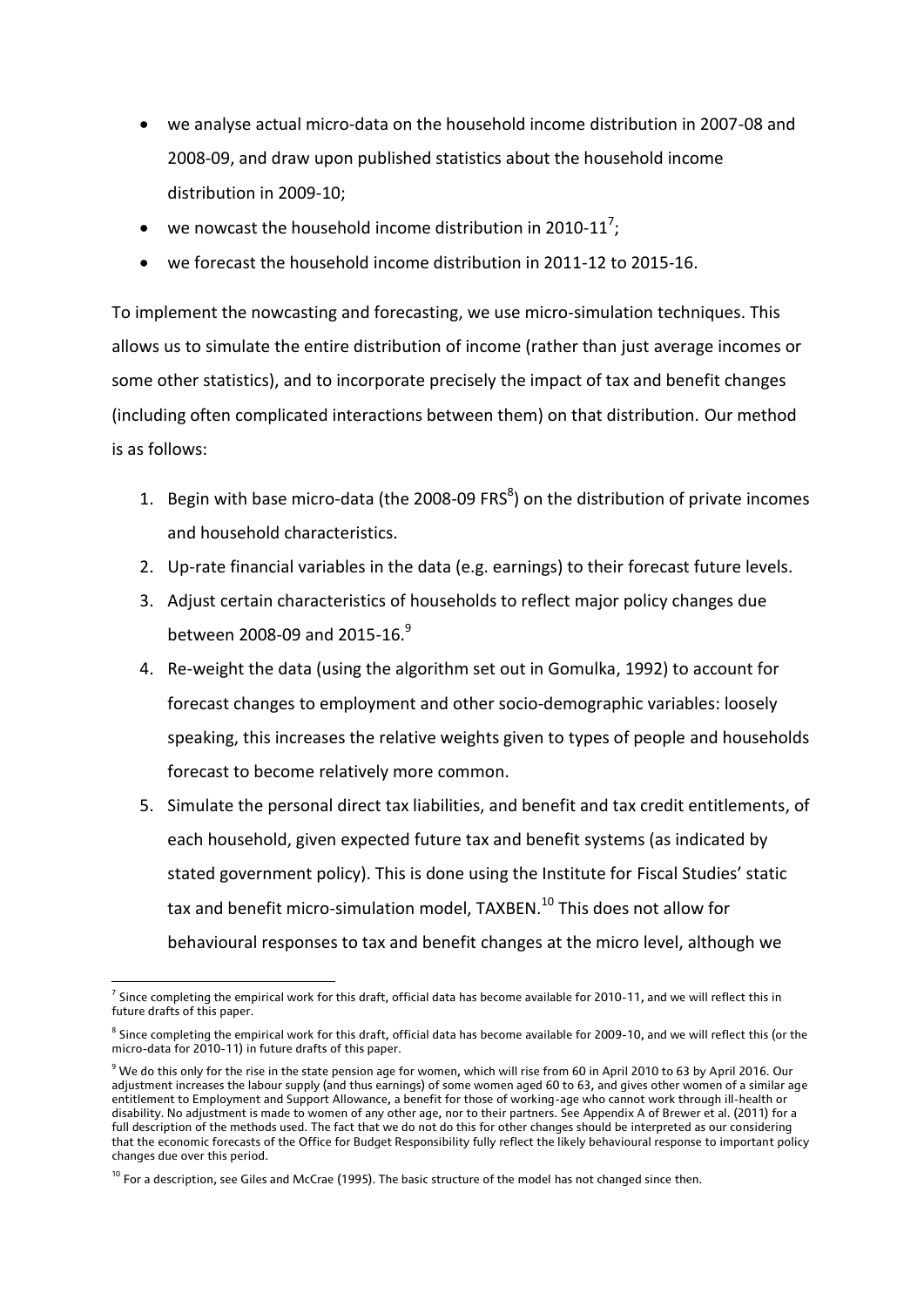account for them at the aggregate level to the extent that they are incorporated in the employment and average earnings forecasts of the Office for Budget Responsibility that we make use of (see above).

- 6. Adjust simulated benefit and tax credit entitlements to account for the fact that not everyone who is entitled to such payments actually claims them, and not everyone who claims them correctly reports that they receive them to the household survey.
- 7. Construct a measure of simulated net household income as close as possible to that used in the official HBAI series.

This yields a simulated distribution of net household income in future years that is consistent with stated government policy on personal taxes and benefits, and with the latest official economic and demographic forecasts. As in the HBAI series, the measure of income is net of taxes, inclusive of benefits and tax credits, and equivalised using the modified OECD equivalence scale; and the unit of analysis is the individual, although incomes are measured at the household level (in other words, we attribute to each individual the total equivalised income of the household in which they live; this implicitly assumes full income sharing within households). We use a before-housing-costs measure of income. $11$ 

Below we elaborate on the incorporation of macroeconomic forecasts into our microsimulation model (steps 2 and 4). Full details of the modelling approach are described in Appendix A of Brewer et al. (2011).

Up to 2010-11 $^{12}$ , we make use of the detailed information that we have from other data sources about actual labour market trends, in view of the fact that heterogeneity in such trends can be important for simulation results (Dolls, Fuest, and Peichl 2009). We account for changes in average pre-tax earnings (step 2 above) using the Office for National Statistics' (ONS) Average Weekly Earnings index; but we incorporate heterogeneity, allowing for differential earnings growth in each quintile of the distribution of jobs by gender and full-time/part-time status (i.e. a total of  $5 \times 2 \times 2 = 20$  cells), based on the Annual Survey of Hours and Earnings (ASHE). We account for employment changes using Labour Force Survey

1

 $11$  Further details on the measure of income used can be found in Appendices A and B of DWP (2011).

<sup>&</sup>lt;sup>12</sup> Future versions of this paper will use similar information for 2011-12.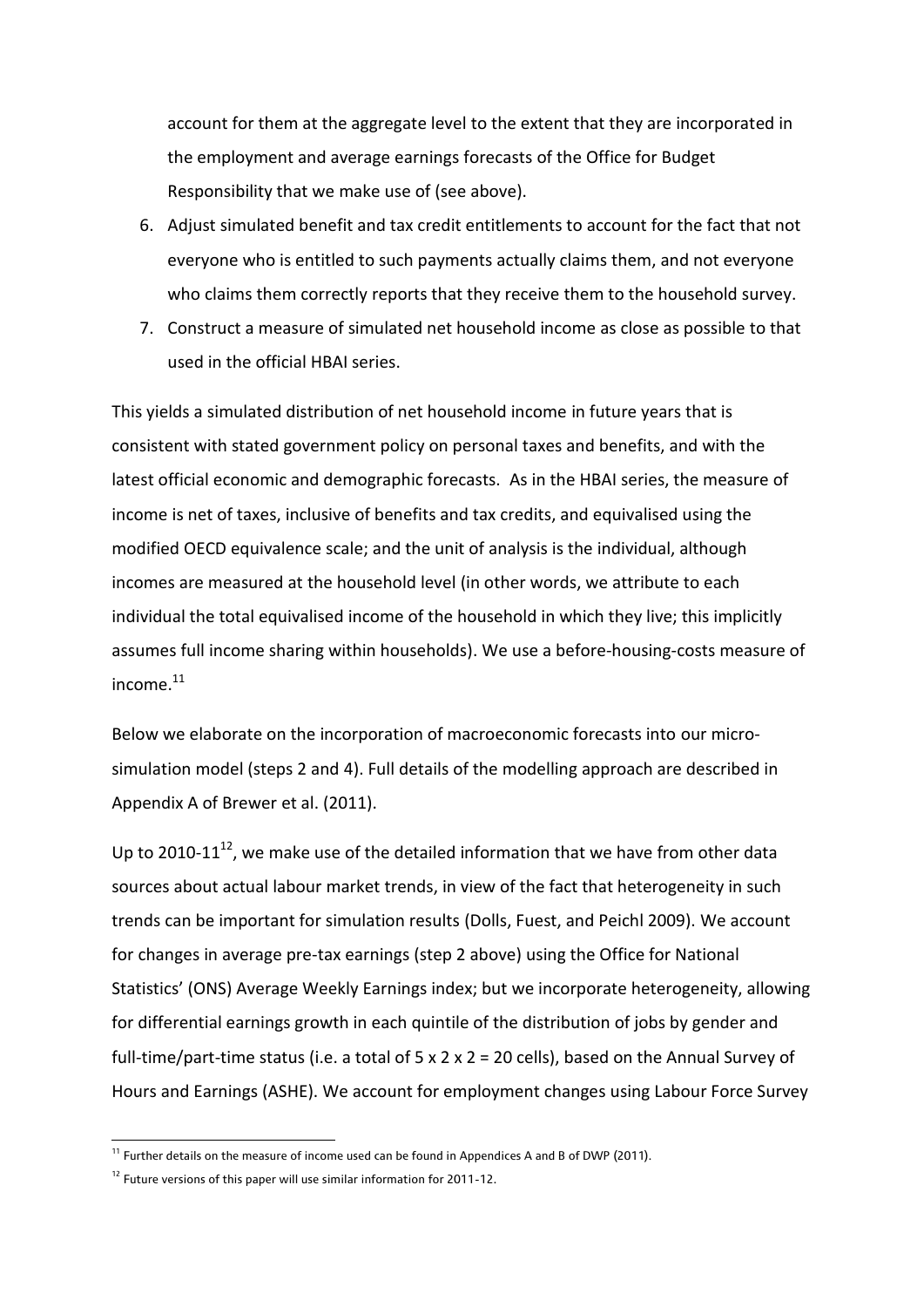(LFS) data within subgroups defined by age and gender (jointly), and family type (couple or single) and part-time/full-time status and gender (jointly).<sup>13</sup> These employment and earnings changes by subgroup are shown in Tables 1 and 2.

When looking beyond 2010-11 $^{14}$ , we use forecasts of employment and average earnings growth from the Office for Budget Responsibility (OBR), the government's independent fiscal forecaster. The forecasts that we make use of were published on  $29<sup>th</sup>$  November 2011 (OBR 2011), and the actual values that we make use of are reproduced in Table 3. The OBR forecasts only total employment and average earnings, so for our central simulations we assume no changes in the composition of the employed population and uniform earnings growth across the earnings distribution after 2010-11. In Section 5, we examine the sensitivities of our results to variation in the OBR's forecasts, or scenarios where the earnings distribution widens or narrows.

All of our simulations also account for actual or forecast changes in demographic characteristics. As with expected employment changes, these are accounted for by reweighting the data (step 4 above; the full set of such characteristics that we incorporate when re-weighting the data is given in Table 4).

We take a relatively simple approach to forecasting the incomes of elderly households. For such groups, a sophisticated forecast would use dynamic micro-simulation methods to age the current population, thus capturing automatically the increasing private incomes received by successive generations of pensioners. For simplicity, we do not model such cohort effects explicitly, but instead assume that private pension incomes grow in line with average earnings. We also do not report statistics which are heavily dependent on the incomes of such households, although they are, of course, included in our simulation of the income distribution as a whole.

As is typical of survey data, the coverage of very rich individuals in the FRS data is poor and our methods are a relatively crude way of forecasting trends in the incomes of the very rich (we assume that investment income grows in line with forecasts of nominal GDP). We

<sup>&</sup>lt;sup>13</sup> For both earnings and employment, we apply the changes (in proportionate terms) in these variables observed in labour market data sources to the FRS data (rather than imposing the levels of these variables observed in labour market data on the FRS data), to ensure that the simulated path of net household income is not affected by any systematic differences between data sources.

<sup>&</sup>lt;sup>14</sup> Future versions of this paper will use similar information from 2011-12.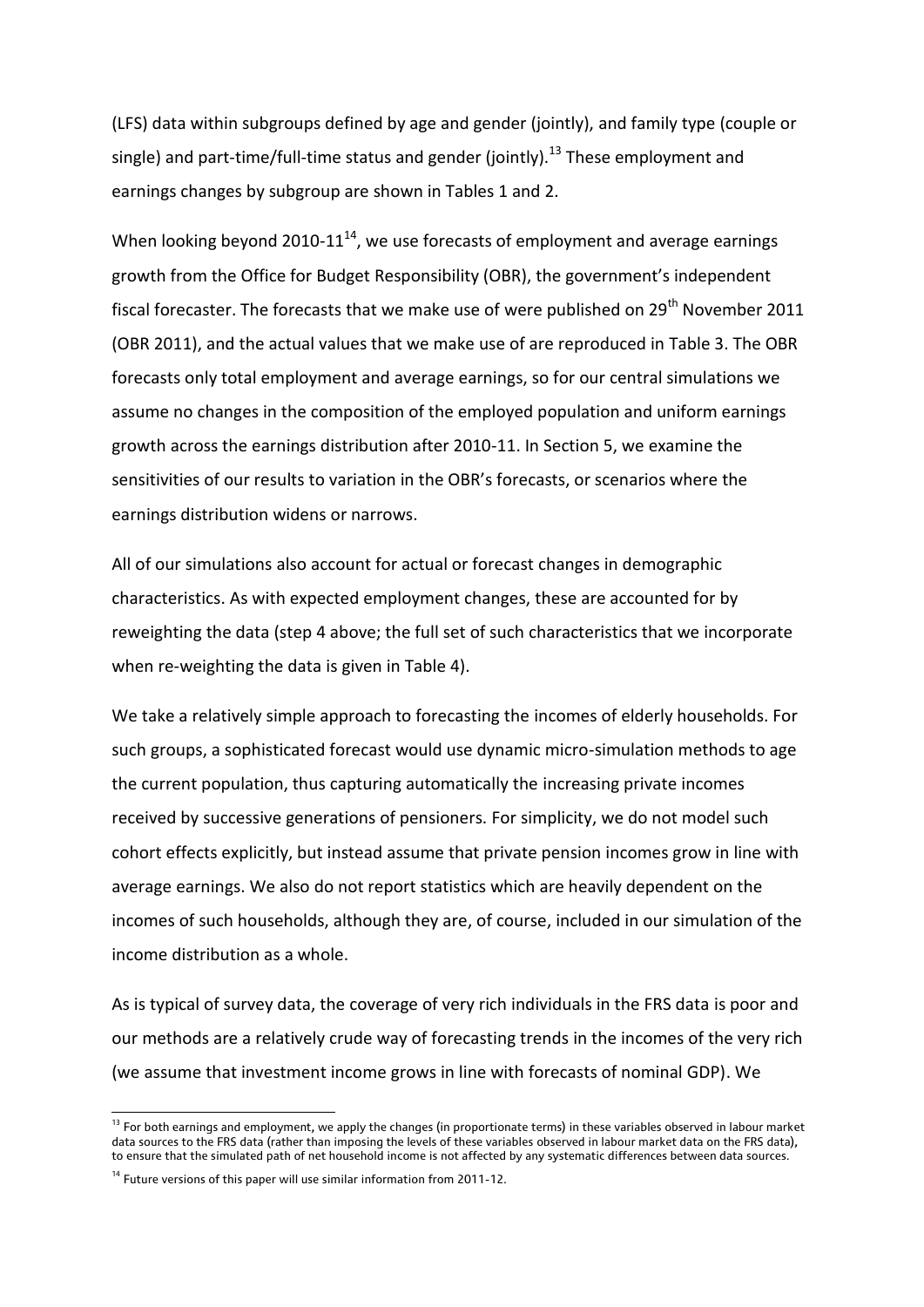therefore do not report statistics which are highly sensitive to such trends (e.g. mean income and the Gini coefficient).<sup>15</sup>

#### **3. Household incomes since the start of the recession**

Despite falls in GDP per head and increases in unemployment during the recession, average net household incomes actually increased, and at virtually identical (albeit sluggish, by recent historical standards) rates to those in the immediate pre-recession years. Between 2007–08 and 2009–10, average annual real-terms growth was 1.3 percent at the mean and 0.8 percent at the median, the latter of which is statistically significant from zero at the 5% level (see Jin et al. 2011).<sup>16</sup> As Figure 1 shows, a key driver of this fact is the lag between the contraction in GDP and the fall in real earnings; a fiscal loosening also contributed to average income growth in both 2008 and (particularly) 2009 (see Office for National Statistics 2011, and discussion below). This experience of continued household income growth during the recession mirrors that of other developed countries such as Sweden, the USA, and even Ireland (Jenkins et al. 2011).

Figure 1 suggests that changes in real earnings over this period did not vary widely across the earnings distribution, although the median, if anything, seems to have performed slightly better than earnings at either end. However, the growth incidence curves for net household income, shown in Figure 2, indicate that income growth was most robust towards the bottom, particularly in 2009–10. Jin et al. (2011) attribute this to the fact that state benefit and tax credit amounts are customarily increased each April in line with inflation measured in the previous September: as a result of the then-government's decision to temporarily reduce the standard rate of VAT, inflation fell markedly from 5.0% in the year to September 2008 to just 0.5%, on average, in 2009-10, resulting in substantial real annual increases in benefit and tax credit amounts in that year.

Figure 2 also includes our simulated growth incidence curve for 2010–11. The surprisingly benign initial trends in net incomes after the recession hit were dramatically reversed in

<sup>&</sup>lt;sup>15</sup> This also means that we do not need to make an explicit assumption about behavioural changes among the very rich who have been affected by the considerable changes to the income tax system for those with incomes exceeding £100,000 per year.

<sup>&</sup>lt;sup>16</sup> All references to historical trends or levels of income in this paper are derived from the Institute for Fiscal Studies' time series of the income distribution, for which key summary statistics are available online a[t http://www.ifs.org.uk/fiscalFacts/povertyStats](http://www.ifs.org.uk/fiscalFacts/povertyStats) (accessed 06/01/12).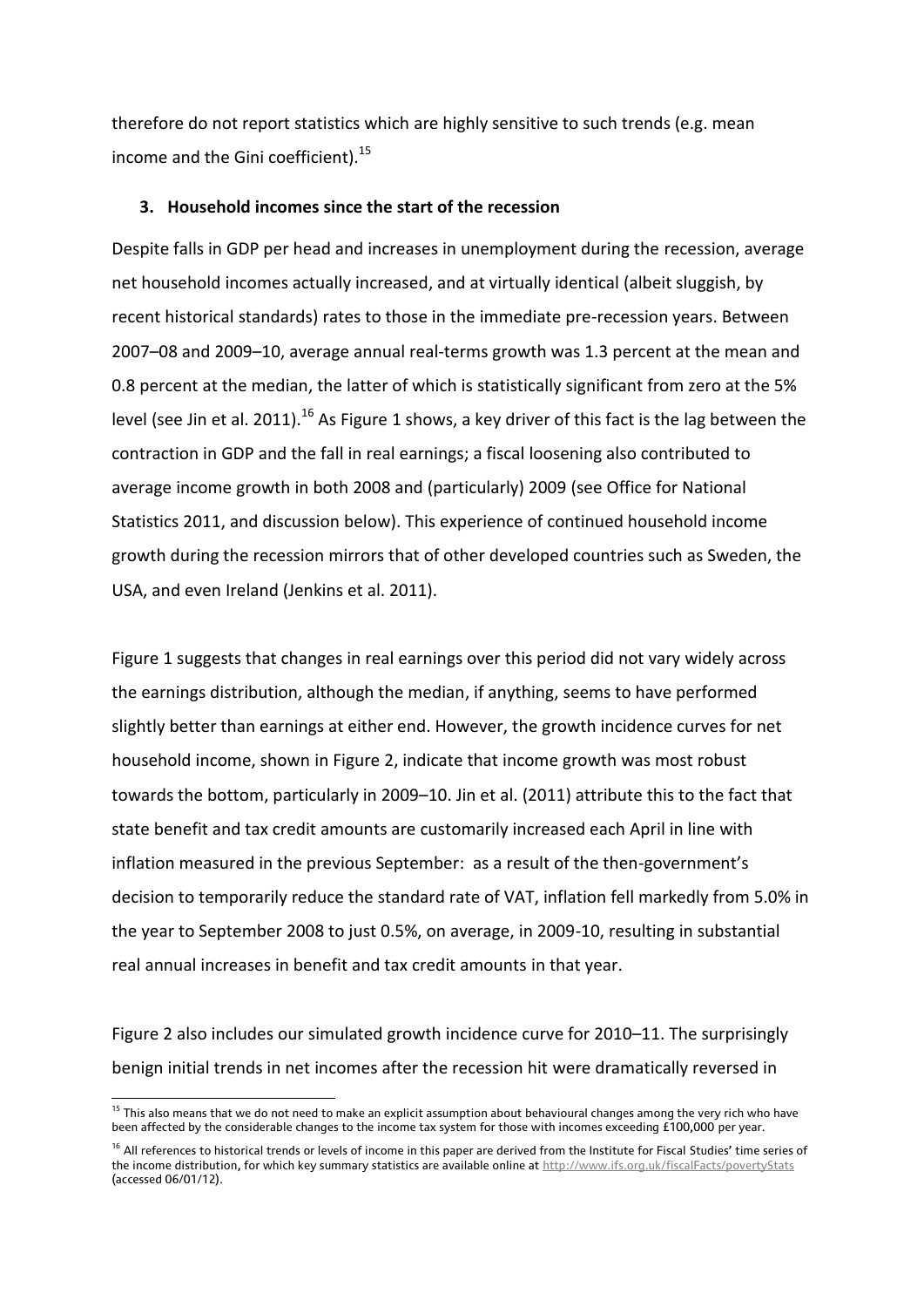2010–11: we simulate that a real fall in median household income of about 4.0 per cent took place. This would leave the 2010–11 median close to its 2003–04 level, and would be the largest one-year fall since 1981.

Across most of the income distribution, the simulated falls in income in 2010–11 are sufficiently large to more than offset the small income gains in the previous two years; exceptions are the second and third income decile groups, where real income levels remained broadly stable overall, mostly due to robust growth in 2009-10. The magnitude of these simulated losses over the period 2007-08 to 2010-11 is clearly increasing with income across the bottom half of the distribution, with a flatter picture in the top half. The 90/10 inequality ratio fell by almost 4%; the 50/10 ratio fell by 3%; and the 90/50 ratio stayed essentially the same (see Table 5). Reductions in the 90/10 and 50/10 ratio measures of inequality were driven largely by the progressive nature of income changes in 2009–10.

Given the progressivity of changes in the income distribution between 2007–08 and 2010– 11, particularly in the bottom half of the distribution, we would generally expect declines in rates of relative income poverty. Using a poverty line of 60% of the contemporary median, Table 5 shows that this was indeed the case for families with children, but not for workingage adults without children.<sup>17</sup> Tax and benefit policy seems very likely to be key to the explanation.<sup>18</sup> Low-income families with children are far more likely to be entitled to state support than those without children, and so benefitted disproportionately from the large real increases in most state benefits and tax credits that occurred in 2009–10, when relative child poverty fell particularly noticeably. There were also real increases to the Child Tax Credit in both 2008-09 and 2009-10. By contrast, those of working-age without children would not have benefitted to the same extent from the large real increases in most state benefits and tax credits in April 2009; and they were not major beneficiaries of any discretionary state benefit or tax credit changes during the recession.

<sup>&</sup>lt;sup>17</sup> We distinguish between families with and without children when discussing poverty rates, because poverty trends between these groups have differed very substantially in recent decades (and, as will become clear, the trends also differ under our forecasts). We report figures for child poverty (this is a high-profile statistic of considerable policy relevance, given the Government's 2020-21 child poverty targets that were enshrined in the Child Poverty Act (2010)) and for poverty among those of working-age without dependent children,

<sup>&</sup>lt;sup>18</sup> Brewer et al. (2010) show that tax and benefit policy was been a very important determinant of trends in child poverty over the past decade.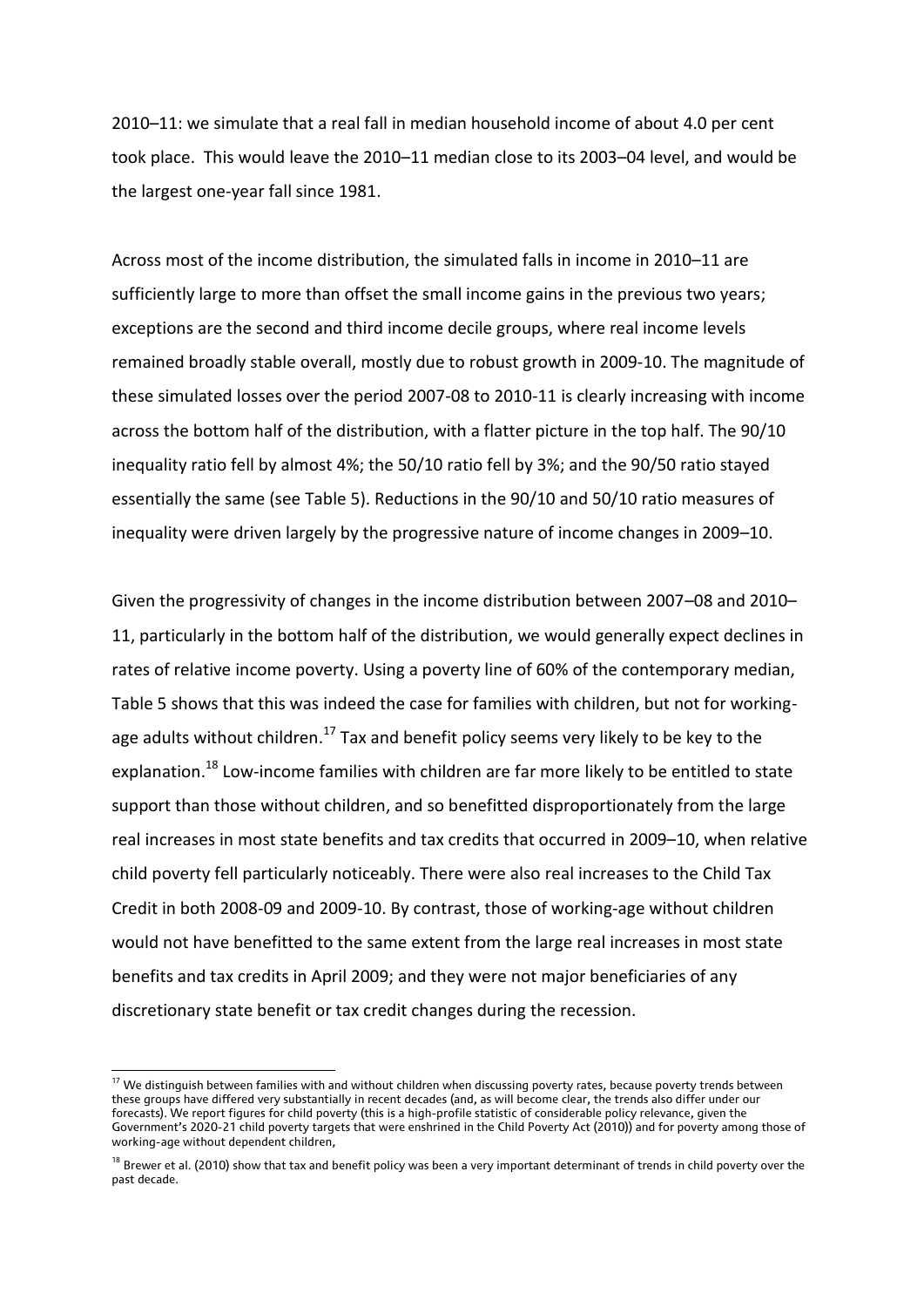Of course, with median income and hence the relative poverty line falling substantially, trends in relative poverty are not a good guide to the evolution of absolute living standards. Using a fixed poverty line set at the level of the 2010–11 relative poverty line in real terms, Table 5 shows that between 2007-08 and 2010-11 the proportion of children falling below the absolute low income threshold fell by about one and a half percentage points, but the number of such working-age adults without children rose by about two percentage points. Again, there is a clear difference between the fortunes of families with and without children.

#### **4. Household incomes in the aftermath of the recession**

There are reasons to expect that much of the decline in living standards associated with the recession is happening only now, or is still to come. First, the government has embarked on a huge fiscal tightening intended to restore the cyclically adjusted current budget balance to surplus by 2016-17, and to have government debt falling as a proportion of national income in 2015-16. At the time of writing, about 12% of this is due to come from cuts to investment spending, 48% from current public service and other non-investment spending, 14% from cuts to welfare spending, and 20% from increases in tax revenues (Crawford et al, 2012).<sup>19</sup> Second, as set out in Table 3, current and expected near-term growth in real earnings is negative.

Table 5 presents median incomes, poverty rates and inequality ratios from our simulated net household income distributions for each year up to 2015-16. It shows a fall of 7.2% in real median income between 2009-10 and (our simulation of) 2012-13: a delayed, but surely inevitable, consequence of the 7.1% contraction in the economy between early 2008 and the middle of 2009. A fall in real median income of that size has not occurred since the three-year fall of 7.5% between 1974 and 1977 (a fall that was swiftly offset by a real rise in median income of nearly 10% in 1978, reflecting the volatility of inflation at that time).

Given the economic forecasts of the OBR, we expect that 2012-13 will be the trough for real median income. But even after that, its recovery is expected to be slow, and we forecast

 $\overline{a}$ 

<sup>&</sup>lt;sup>19</sup> The remaining 7% is to come from reductions in debt interest payments.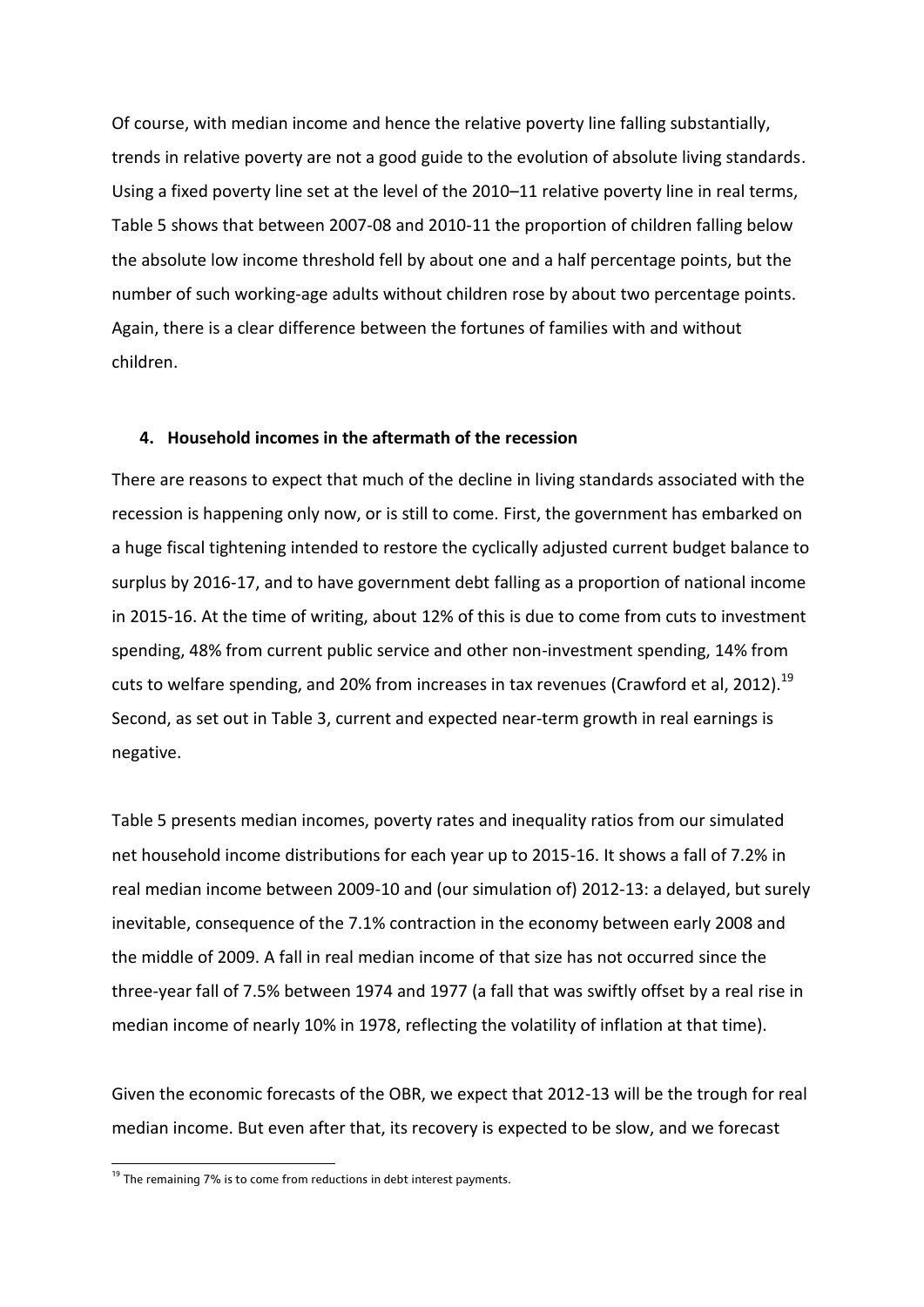that real median income will still be more than 4.5% below its 2009-10 peak in 2015-16. This leads to an even more unfavourable historical comparison, as it is by far the largest fall in median income over a 6-year period since our consistent series began in 1961. In fact, because income growth was slow before the recession as well (Jin et al. 2011), our simulated level of real median income in 2015-16 would be no higher than it was in 2002- 03. This would be by far the longest period of no overall growth in median income since consistent records began in 1961. The previous longest such periods were the 5 years between 1972 and 1977 and between 1990 and 1995-96.<sup>20</sup>,<sup>21</sup>

Between 2010-11 and 2012-13, we expect poverty assessed against the fixed real line to increase by almost three percentage points among children and by one percentage point among working-age adults without children. Thereafter, our forecasts suggest absolute low income poverty will stabilise, continuing to rise slightly among children but falling slightly among working-age adults without children. Given that median income, and hence the relative poverty line, is falling in the period up to 2012-13, our simulated trends in relative income poverty up to 2012-13 look more benign; but the opposite is true after 2012-13, as median income is expected to recover thanks to real growth in income from employment (which forms a substantial proportion of household income for those close to the middle of the income distribution).

Our central forecasts suggest that, if anything, the 90/10, 50/10 and 90/50 ratio measures of inequality will increase between 2010-11 and 2015-16. However, because of the rather different trends during and immediately after the recession, the 50/10 and 90/10 inequality ratios are still forecast to be lower in 2015-16 than before the recession hit in 2007-08, and the 90/50 ratio is forecasted to have remained stable over the same period. Indeed, as the simulated growth incidence curve between 2007-08 and 2015-16 in Figure 3 makes clear,

**<sup>.</sup>** <sup>20</sup> The series switched from calendar years to financial years in 1993-94.

<sup>&</sup>lt;sup>21</sup> The OBR itself forecasts another (similar, though not identical) measure of disposable income: the Real Household Disposable Income (RHDI) series from the National Accounts. When converted into per-capita terms using the ONS' official population projections (giving a measure of mean income), the OBR's forecasts imply that per-capita RHDI will be lower in 2015 than in 2005, and that its peak-to-trough fall between 2009 and 2012 will be the largest since records began in 1955. Per-capita RHDI is ONS series IHXZ. For the OBR's forecasts of RHDI, see page 100 of Office for Budget Responsibility (2011). The outlook for per-capita RHDI would look even worse if the RHDI series used the same deflator as the HBAI series. The RHDI series uses a chained volume consumer expenditure deflator (ONS series YBFS), whereas the HBAI series uses a deflator based on the Retail Prices Index.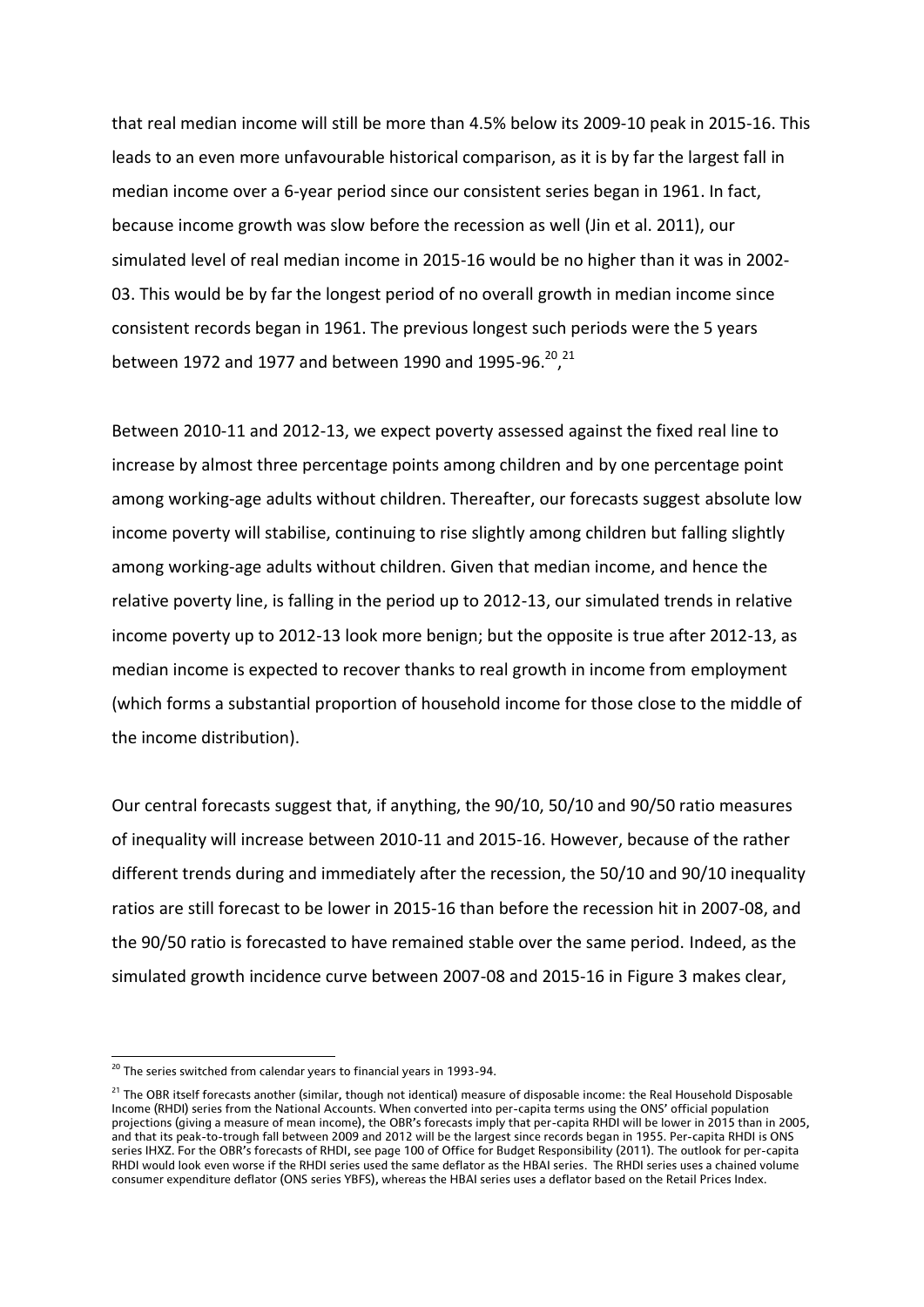forecast income losses over this period are quite smoothly increasing within the bottom half of the income distribution, but relatively flat in the top half.

#### **5. Household incomes up to 2015-16: counterfactual and sensitivity analysis**

Finally, we consider how the distribution of net household income would evolve under different scenarios from those underlying our central estimates. The purpose of this is twofold. First, we redo our simulations under the counterfactual scenario in which direct tax and benefit policy had not been changed since April 2010 (given that changes since then reflect decisions made by the current UK government). This enables us to isolate the effect of much of the post-recession fiscal consolidation on the distribution of income (most notably, separating these effects from the effects of the labour market changes that have occurred and are expected to occur over the period), yielding a better understanding of what is ultimately driving the 'impacts' of the recession on that distribution. Second, we redo our simulations under different macroeconomic scenarios – specifically for employment and earnings – to those implied by the OBR's current central forecasts. This gives us a means of quantifying some key dimensions of the considerable uncertainty that clearly surrounds any forecasting exercise such as this (particularly at present).

In the case of our counterfactual tax and benefit policy scenario, it is important to note that this simulation takes as given the expected macroeconomic environment as forecasted by the OBR. If the coalition government's tax and benefit reforms have (positive or negative) impacts on macroeconomic variables such as employment and earnings, then in reality that will have an impact on the income distribution.<sup>22</sup> It is beyond the scope of this paper to estimate all possible effects of the fiscal consolidation on the income distribution, including any feedback effects it has on the macroeconomy (for example, via fiscal multipliers or effects on market sentiment) and through behavioural responses. But our subsequent

 $^{22}$  In particular, the impacts of indirect tax changes – most importantly the 2.5 percentage point rise in VAT in January 2011 – are therefore incorporated in both our central forecasts in the previous section and our counterfactual policy scenario here, via effects on the general price level as forecasted by the OBR. In practice, the incidence of indirect tax will not be uniform, but income distributions are typically measured by applying economy-wide deflators to nominal incomes, so this reflects a limitation of real income measurement that goes well beyond our own analysis. Note also that the higher inflation caused by the VAT rise could lead to higher benefit rates in 2012 than would otherwise have been the case, because the uprating of most benefits in April 2012 is based on CPI inflation in September 2011. We might also expect increases in the prices of goods to be accompanied by increases in nominal earnings. On the other hand, the Bank of England has a 2% CPI inflation target: isolating the effect of the VAT rise on benefit rates and earnings levels would involve isolating the monetary policy response. All these issues are abstracted from here.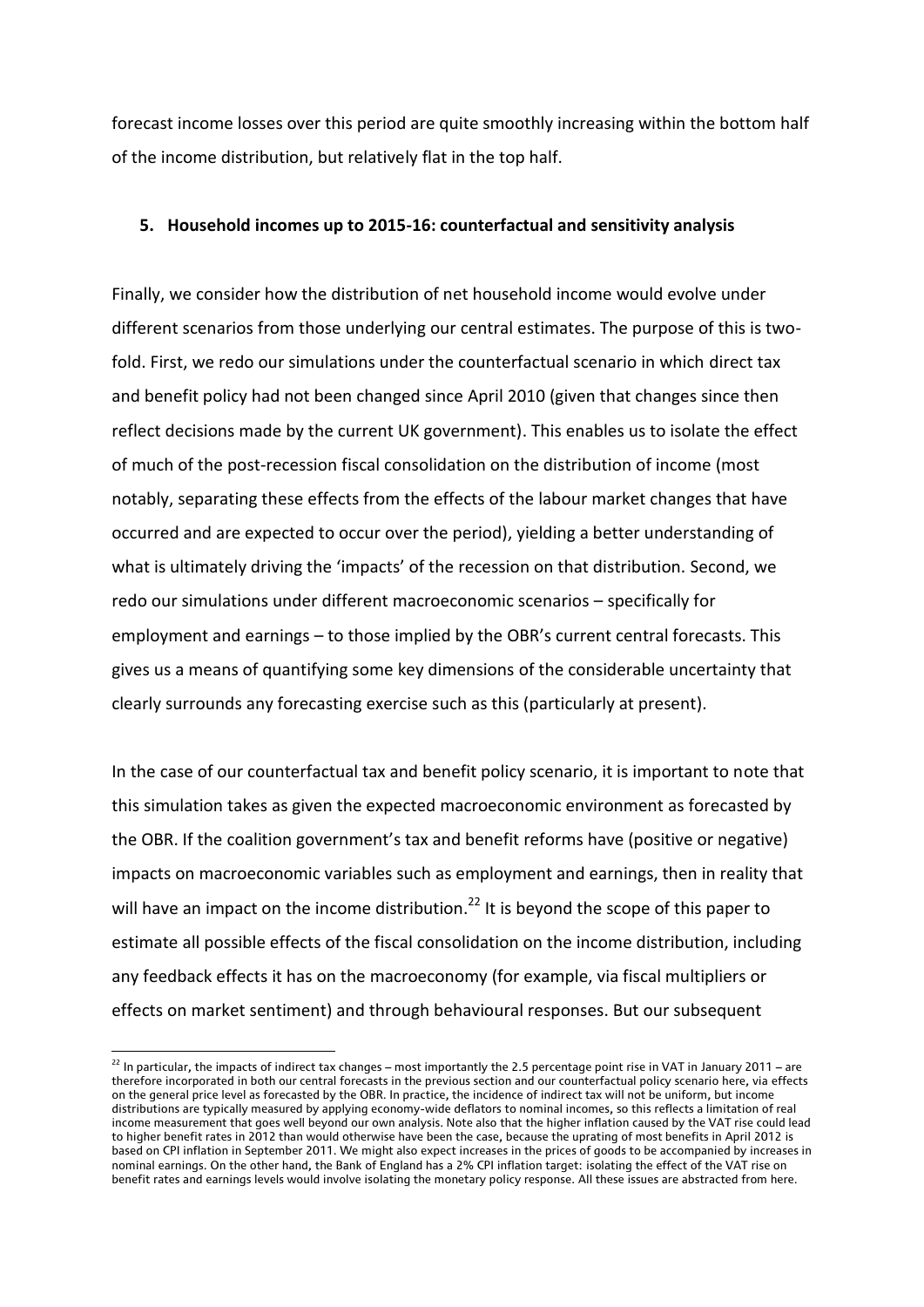macroeconomic sensitivity analysis is designed precisely to give the reader an idea of how important these kinds of factors might be.

We consider scenarios in which the labour market performs better or worse than currently expected, with employment 200,000 higher or lower and average earnings 2% higher or lower in 2015-16 than currently forecast.

We also consider scenarios in which average earnings evolve as currently forecast, but earnings inequality changes. Our 'progressive' earnings growth scenario assumes that average earnings relative to the first earnings decile group falls by one per cent for the second earnings decile group, two percent for the third, and so on up to nine percent for the tenth decile group. Our 'regressive' earnings growth scenario assumes the reverse: for example, the average earnings ratio between the tenth and first earnings decile groups rises by nine per cent. One could of course extrapolate from changes in earnings inequality over some previous period but, given the macroeconomic shocks that have occurred recently, it is not clear how informative this would be, so it seems to us preferable to document the sensitivity comprehensively by considering very markedly progressive and regressive scenarios.

Table 6 presents median incomes, poverty rates and inequality ratios from our counterfactual 2015-16 income distributions, and compares these with our baseline 2015- 16 forecasts from the previous section. Figure 3 shows the growth incidence curves between 2007-08 and 2015-16 under the baseline and counterfactual assumptions. Together, they highlight the following key points:

 The direct tax and benefit reforms implemented as part of the fiscal contraction from April 2011 onwards are, unsurprisingly, set to reduce household incomes across the income distribution.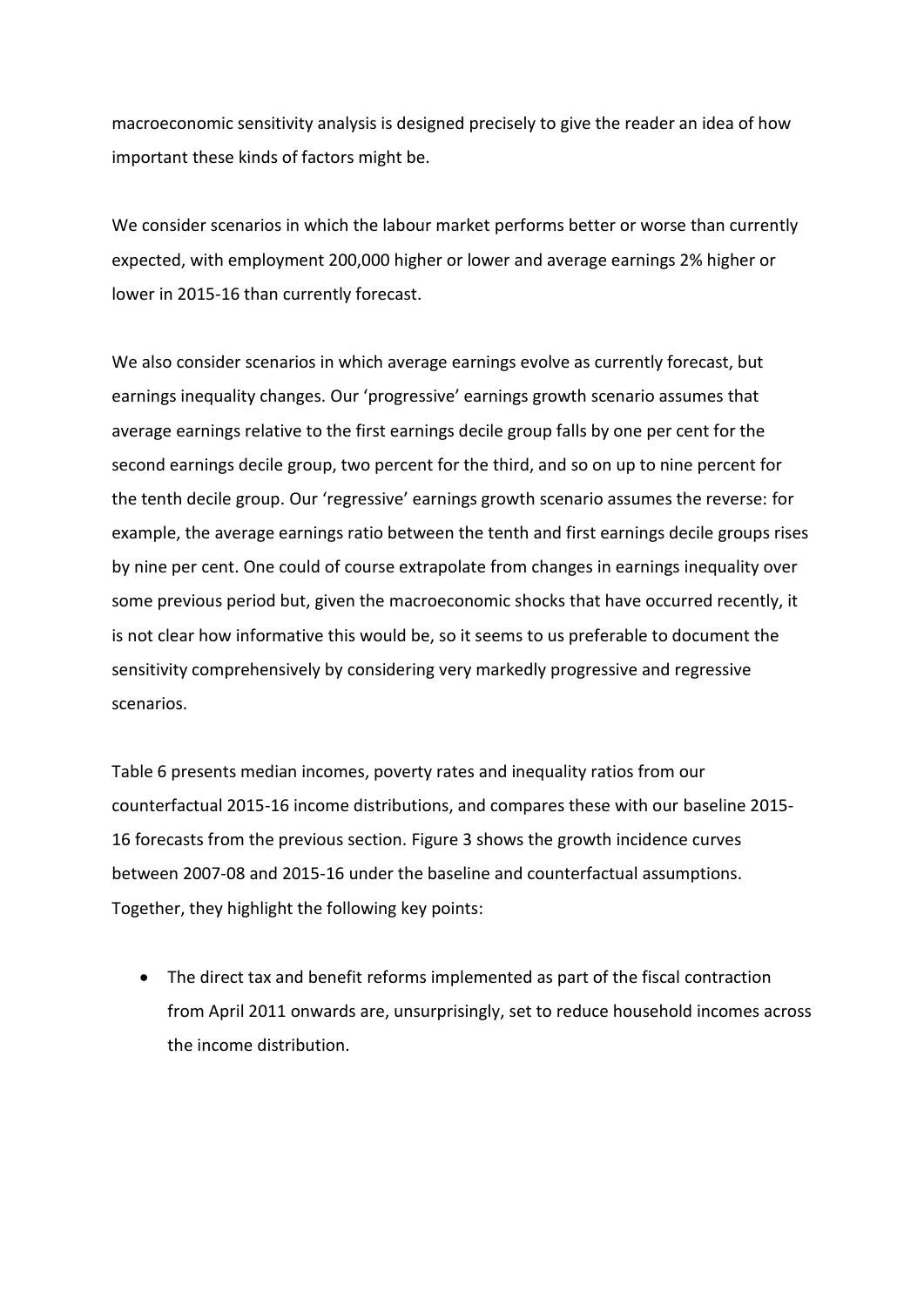- The pattern of losses from those reforms is set to be inequality-increasing within the bottom half of the income distribution, as we might expect given the £19 billion per year of planned annual welfare cuts by 2014-15.<sup>23</sup>
- There is important variation in the simulated effects of the fiscal consolidation by family type as well as income, with low-income families with children set to lose the most from direct tax and benefit reforms. This is not surprising, given numerous planned cuts to child-contingent benefits and tax credits. Our simulations suggest that the reforms increase relative and absolute low income poverty among children by about one and half percentage points by 2015-16, but have virtually no effects on the same poverty rates among working-age adults without children.
- Higher total employment and/or average earnings than currently expected would, of course, increase incomes. But the sensitivity analysis suggests that even quite substantial deviations in these variables from their expected levels will not drastically alter the qualitative conclusions. In particular, even with 200,000 more people employed and average earnings 2% higher in 2015-16 than currently forecast, real incomes would still be lower across the distribution in 2015-16 than before the onset of the recession (in particular, it would remain the only period of more than 5 years in which real median income has not increased, since consistent records began in 1961).
- If anything, more benign macroeconomic outturns are most likely to increase inequalities still further, as those further up the income distribution (who tend to rely relatively more on labour market income) benefit more than those lower down. 24
- Even the very marked deviations from uniformity in earnings growth rates across the earnings distribution that we consider change the simulated level of median income

 $^{23}$  Early comparative evidence from the EU (looking at reforms implemented by summer 2011) suggests that this is by no means a feature of all post-recession austerity packages (Callan et al. 2011).

<sup>&</sup>lt;sup>24</sup> We have made the neutral assumption here of uniform changes in earnings and no change in the composition of the employed population. Of course, one could in principle come up with any number of possible scenarios for the distribution of earnings growth or employment growth around the average/total, and this would affect the impact on the distribution of net household income.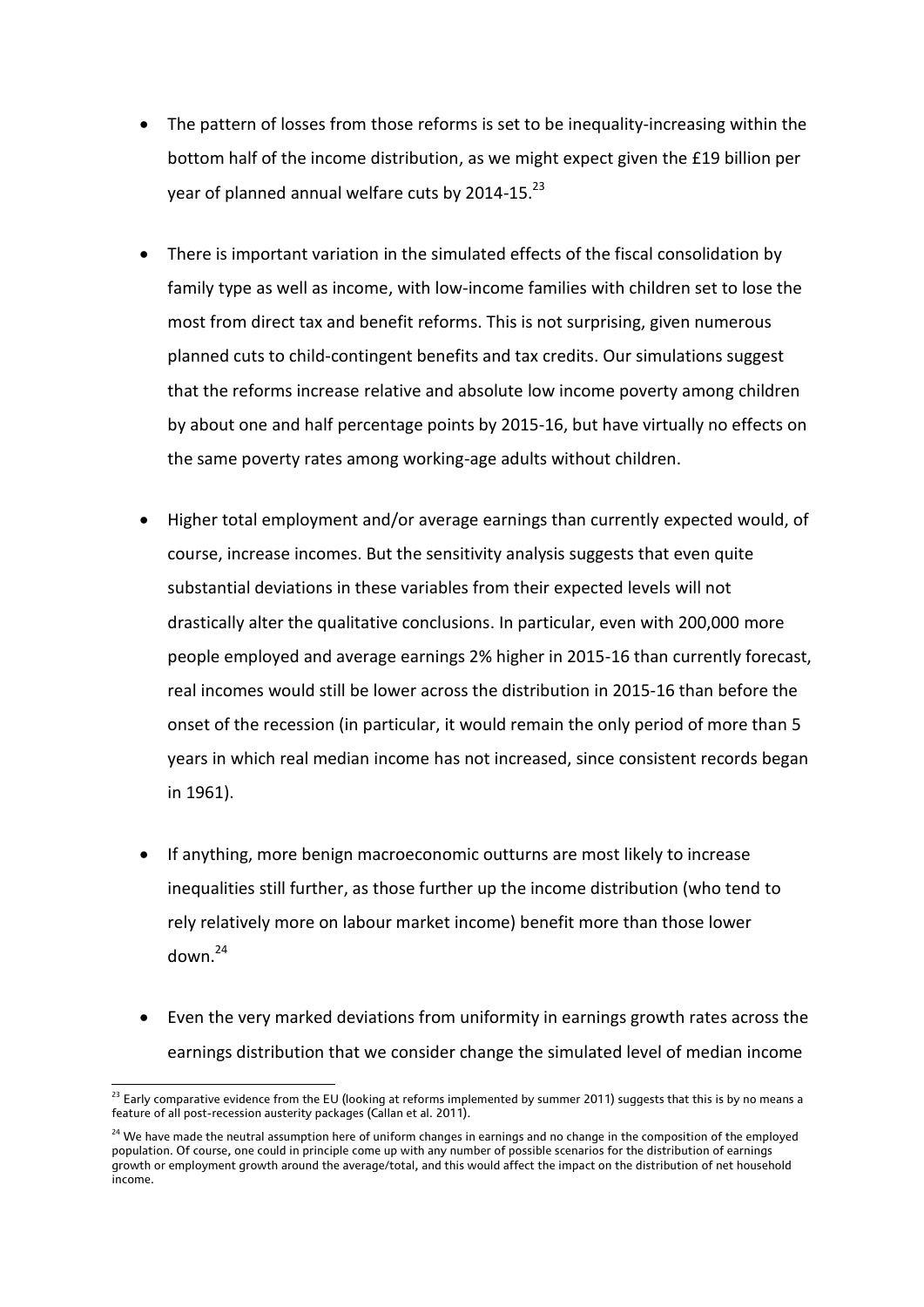in 2015-16 by less than one per cent. This is mainly due to two factors: the progressive tax and benefit system in the UK, and that fact that there is only a weak correlation between being a low earner and being in a low income household, due to the way individuals sort themselves into households.

• It is also clear that progressive patterns of earnings growth are not well targeted at reducing relative poverty. This is due to the mismatch between people's ranking in the individual pre-tax earnings distribution and the net household income distribution (for example, about one quarter of minimum wage workers are in the top half of the net household income distribution – see Brewer, May and Phillips, 2009). The 'progressive' earnings growth scenario actually increases relative poverty, which suggests that some working individuals towards the bottom of the earnings distribution are situated around the middle of the household income distribution, and hence this scenario raises the relative poverty line by raising median income.

#### **6. Conclusions**

This paper has used micro-simulation techniques in an effort to understand the likely longer-term consequences of the recent recession for the distribution of income in the UK. This complements our existing (but, due to the lags with which household income data become available, quite out-of-date) knowledge about the rather surprising income trends during the recession itself.

Although immediate impacts of the recession on net household incomes have been remarkably hard to detect, our simulations suggest that this respite was temporary and that the bump will be hard. From peak to trough (2009-10 to 2012-13), we expect the largest 3-year fall in real median income in the UK for 35 years, and we expect the median to still be 4.5% below its 2009-10 level in 2015-16 - a collapse in average incomes unprecedented since consistent records began in 1961. Had real median income continued to grow at its historical average annual rate of 1.7% since 2002-03, its 2015-16 level would be about 25% higher than our forecasted 2015-16 level. We also forecast rises in poverty against both a fixed and moving poverty line in the post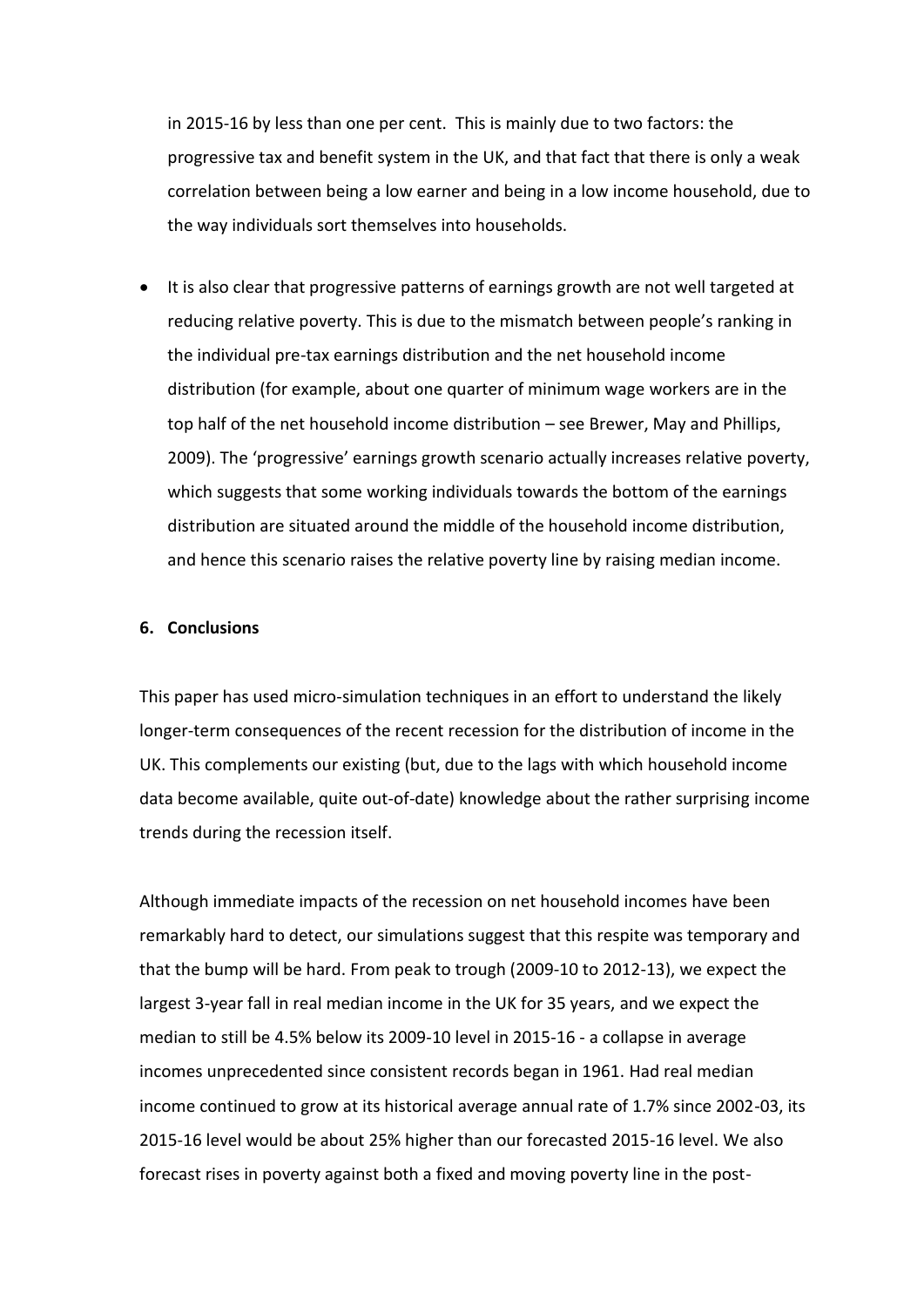recession period, particularly among children, despite the relative stability of these indicators during the recession itself; and we have shown that the planned fiscal consolidation in the recession's aftermath – most notably, the £19 billion of annual welfare cuts by 2014–15 – is an important reason for this.

Our simulation results, and hence conclusions, depend in large part on the official macroeconomic forecasts of employment and earnings. Producing such forecasts at the moment must be exceedingly challenging. There is significant uncertainty over the extent to which the recession has led to a permanent reduction in productive capacity, and whether the sustainable rate of growth is now lower than previously thought (either because the recession's impact might itself have lowered the long run growth rate, or because events associated with the recession revealed information about that growth rate). Clearly, there is a wider and very challenging research agenda to be made out of these big macroeconomic questions. However, our sensitivity analysis does suggest that the central and qualitative conclusions of this paper are unlikely to be drastically altered under realistic alternative scenarios.

Why, then, is the recent recession set to have such a long-lasting effect on household living standards in the UK? Mostly, it is because this was a deep recession that is being followed by a sharp fiscal contraction: the drop in UK GDP from peak-to-trough being larger even than that seen during the Great Depression, and the fiscal consolidation, required to address what were unsustainable levels of borrowing, is leading to the tightest seven-year period for spending on public services since the 1940s. But the UK has been experiencing a period of weak growth in living standards since the early part of the previous decade, both compared with past years and GDP growth at the time. A mechanical explanation for the disconnect with GDP growth is increased wage inequality, a decline in labour's share of national income and an increased fraction of total employee remuneration being made in the form of social contributions.<sup>25</sup> Although the impact of the recession on household living standards in the UK will be long-lasting, future research must not neglect the underlying causes of the past disconnect between

 $\overline{a}$ 

<sup>&</sup>lt;sup>25</sup> For an argument along these lines, see Whittaker and Savage (2011).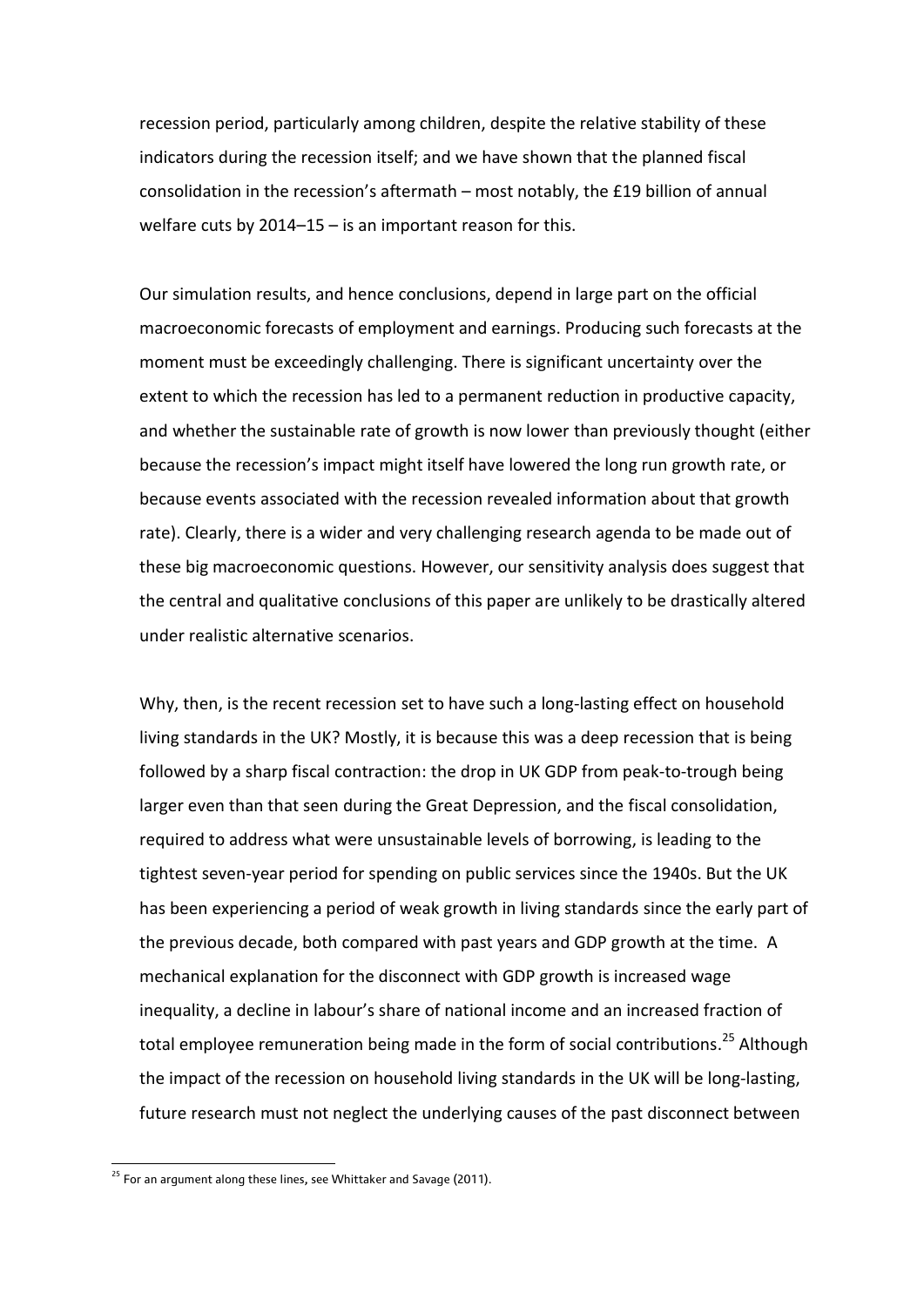economic growth and the median households' living standards, as well as the highly uncertain path for future economic growth.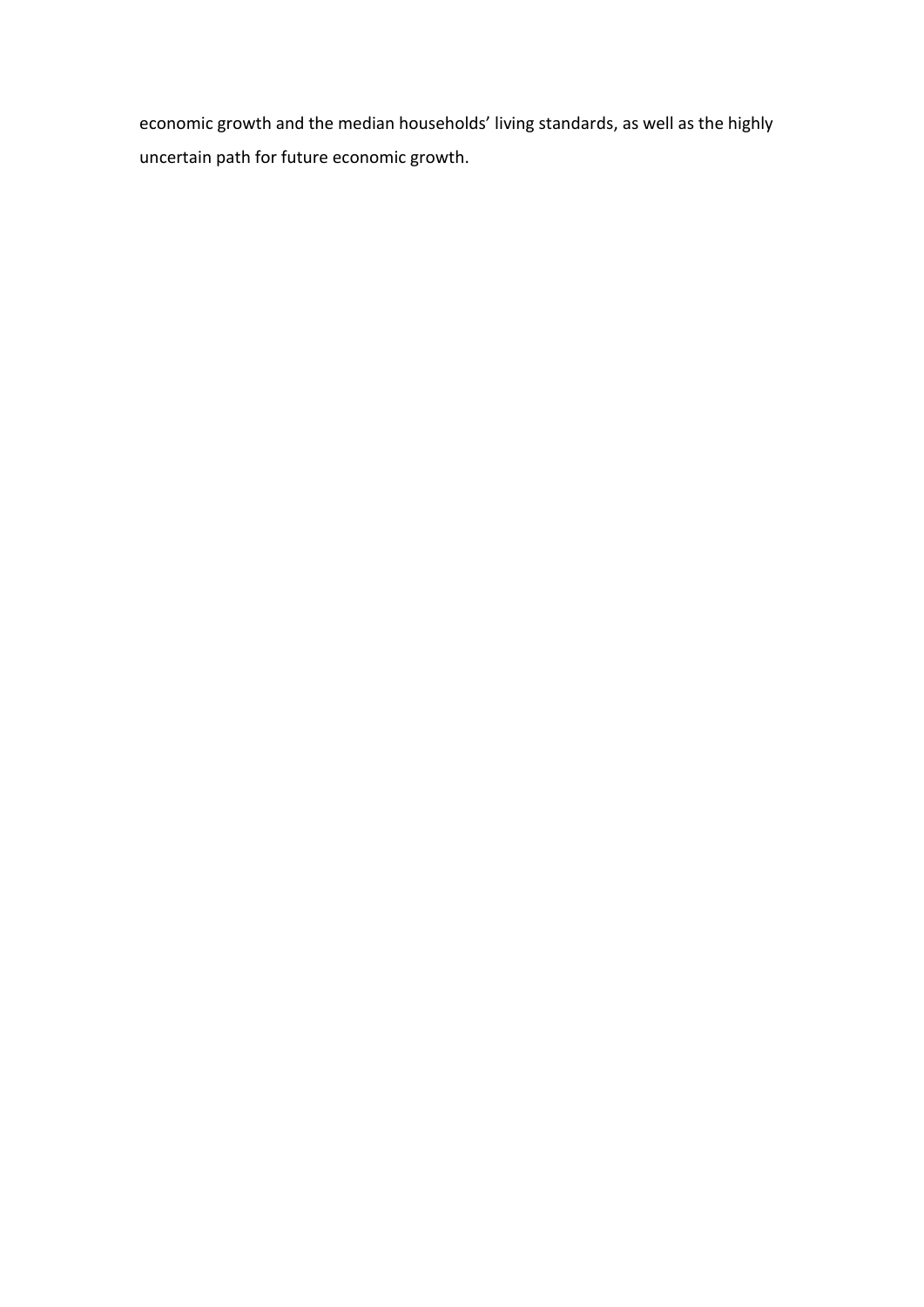## **References**

Brewer, M., Browne, J., Joyce, R. and Sibieta, L. (2010), 'Child poverty in the UK since 1998– 99: lessons from the past decade', Institute for Fiscal Studies, Working Paper 10/23 [\(http://www.ifs.org.uk/publications/5303\)](http://www.ifs.org.uk/publications/5303).

Brewer, M., Browne, J. and Joyce, R. (2011), *Child and working-age poverty from 2010 to 2020*, Commentary 121, London: Institute for Fiscal Studies [\(http://www.ifs.org.uk/publications/5711\)](http://www.ifs.org.uk/publications/5711).

Brewer, M., May, R. and Phillips, D. (2009), *Taxes, Benefits and the National Minimum Wage*, London: Low Pay Commission [\(http://www.lowpay.gov.uk/lowpay/research/pdf/FromLPC\\_Document\\_Feb.pdf\)](http://www.lowpay.gov.uk/lowpay/research/pdf/FromLPC_Document_Feb.pdf).

Callan, T., Leventi, C., Levy, H., Matsaganis, M., Paulus, A. and Sutherland, H. (2011), *The distributional effects of austerity measures: a comparison of six EU countries,* Research Note 2/2011 of the European Observatory on the Social Situation and Demography, European Commission [\(http://www.socialsituation.eu/WebApp/ResearchNotes.aspx\)](http://www.socialsituation.eu/WebApp/ResearchNotes.aspx).

Crawford, R., Emmerson, C. and Tetlow, G. (in press), 'Fiscal repair: painful but necessary', chapter in Emmerson, C., Johnson, P. and Miller, H. (eds), *The IFS Green Budget 2012*, London: Institute for Fiscal Studies.

Department for Communities and Local Government (2009), *Household Projections to 2031, England* 

[\(http://www.communities.gov.uk/publications/corporate/statistics/2031households0309\)](http://www.communities.gov.uk/publications/corporate/statistics/2031households0309).

Department for Work and Pensions (2005), *The New Family Resources Survey Grossing Regime* [\(http://research.dwp.gov.uk/asd/frs/reports/new\\_grossing\\_regime.pdf\)](http://research.dwp.gov.uk/asd/frs/reports/new_grossing_regime.pdf).

Department for Work and Pensions (2012), *Households Below Average Income: An Analysis of the Income Distribution 1994/95 – 2010/11*

[\(http://research.dwp.gov.uk/asd/hbai/hbai2011/index.php?page=contents\)](http://research.dwp.gov.uk/asd/hbai/hbai2011/index.php?page=contents).

Dolls, M., Fuest, C. and Peichl, A. (2009), *Automatic stabilizers and economic crisis: US vs. Europe*, Discussion Paper 4917, IZA, Bonn [\(http://ftp.iza.org/dp4917.pdf\)](http://ftp.iza.org/dp4917.pdf).

General Register Office for Scotland (2008), *Household Projections for Scotland 2006-based*  [\(http://www.gro-scotland.gov.uk/files1/stats/gros-household-projections-for-scotland-](http://www.gro-scotland.gov.uk/files1/stats/gros-household-projections-for-scotland-2006-based/gros-household-projections-for-scotland-2006-based.pdf)[2006-based/gros-household-projections-for-scotland-2006-based.pdf\)](http://www.gro-scotland.gov.uk/files1/stats/gros-household-projections-for-scotland-2006-based/gros-household-projections-for-scotland-2006-based.pdf).

Giles, C. and McCrae, J. (1995), 'TAXBEN: the IFS microsimulation tax and benefit model', Institute for Fiscal Studies, Working Paper 95/19 (http://www.ifs.org.uk/publications/572).

Gomulka, J. (1992), 'Grossing-up revisited', in R. Hancock and H. Sutherland (eds), *Microsimulation Models for Public Policy Analysis: New Frontiers*, STICERD Occasional Paper, London: London School of Economics.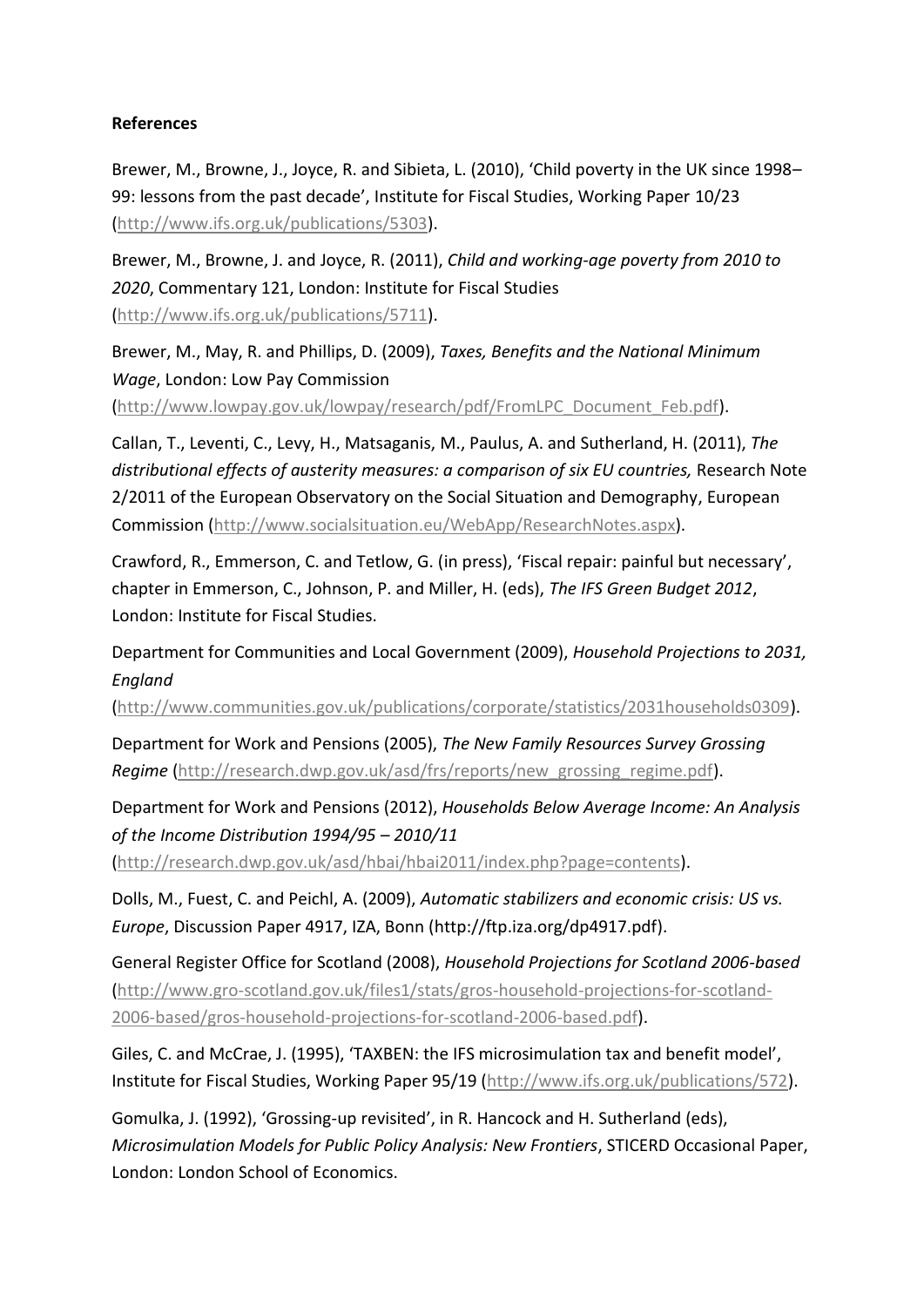Jenkins, S.P., Brandolini, A., Micklewright, J. and Nolan, B. eds. (2011), '*The Great Recession and the Distribution of Household Income'*, presented at XIII European Conference of the Fondazione Rodolfo Debenedetti, Palermo (http://www.frdb.org/upload/file/report\_1\_palermo.pdf).

Jin, W., Joyce, R., Phillips, D. and Sibieta, L. (2011), *Poverty and Inequality in the UK: 2011*, Commentary 118, London: Institute for Fiscal Studies (http://www.ifs.org.uk/publications/5584).

Northern Ireland Statistics and Research Agency (2010), *2008-Based Household Projections for Northern Ireland* [\(http://www.nisra.gov.uk/demography/default.asp21.htm\)](http://www.nisra.gov.uk/demography/default.asp21.htm).

Office for Budget Responsibility (2011), *Economic and Fiscal Outlook, November 2011*, Cm 8218, London: The Stationery Office

[\(http://cdn.budgetresponsibility.independent.gov.uk/Autumn2011EFO\\_web\\_version138469](http://cdn.budgetresponsibility.independent.gov.uk/Autumn2011EFO_web_version138469072346.pdf) [072346.pdf\)](http://cdn.budgetresponsibility.independent.gov.uk/Autumn2011EFO_web_version138469072346.pdf).

Office for National Statistics (2009), *2008-Based National Population Projections* [\(http://www.ons.gov.uk/ons/taxonomy/index.html?nscl=Population+Projections\)](http://www.ons.gov.uk/ons/taxonomy/index.html?nscl=Population+Projections).

Office for National Statistics (2010), *2008-Based Subnational Population Projections for England* [\(http://www.ons.gov.uk/ons/taxonomy/index.html?nscl=Population+Projections\)](http://www.ons.gov.uk/ons/taxonomy/index.html?nscl=Population+Projections).

Office for National Statistics (2011), *The Impact of the Recession on Household Income, Expenditure and Saving* [\(http://www.ons.gov.uk/ons/dcp171766\\_240249.pdf\)](http://www.ons.gov.uk/ons/dcp171766_240249.pdf).

Ozdemir, E., Sanoussi, F. And Ward, T. (2010), *The potential effects of the recession on the risk of poverty*, Research Note 6/2010, Social Situation Observatory: Income distribution and living conditions.

Welsh Assembly Government (2009), *Household Projections for Wales (2006-Based)*  [\(http://wales.gov.uk/docs/statistics/2009/090611sdr872009en.pdf\)](http://wales.gov.uk/docs/statistics/2009/090611sdr872009en.pdf).

Whittaker, M. and Savage, L. (2011), "Missing out: Why ordinary workers are experiencing growth without gain", London: the Resolution Foundation

[\(http://www.resolutionfoundation.org/media/media/downloads/Missing\\_Out.pdf\)](http://www.resolutionfoundation.org/media/media/downloads/Missing_Out.pdf)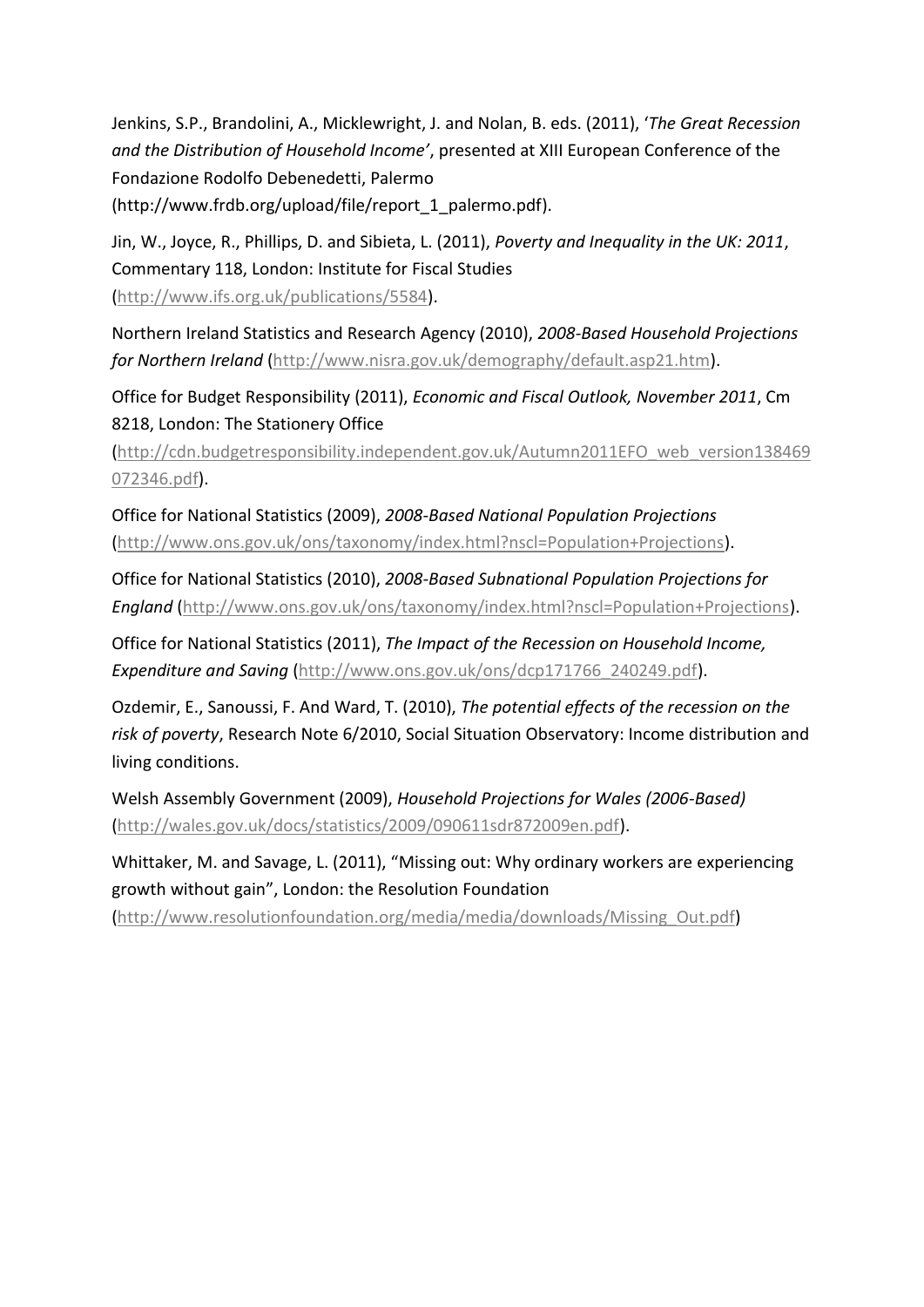

**Figure 1. Percentile Points of Full-Time Weekly Earnings, 2007 Q1 to 2011 Q1**

Source: Office for National Statistics, series CHAW for RPI. Authors' calculations using the Labour Force Survey.

Notes: Real-terms index calculated using RPI All-Items quarterly index.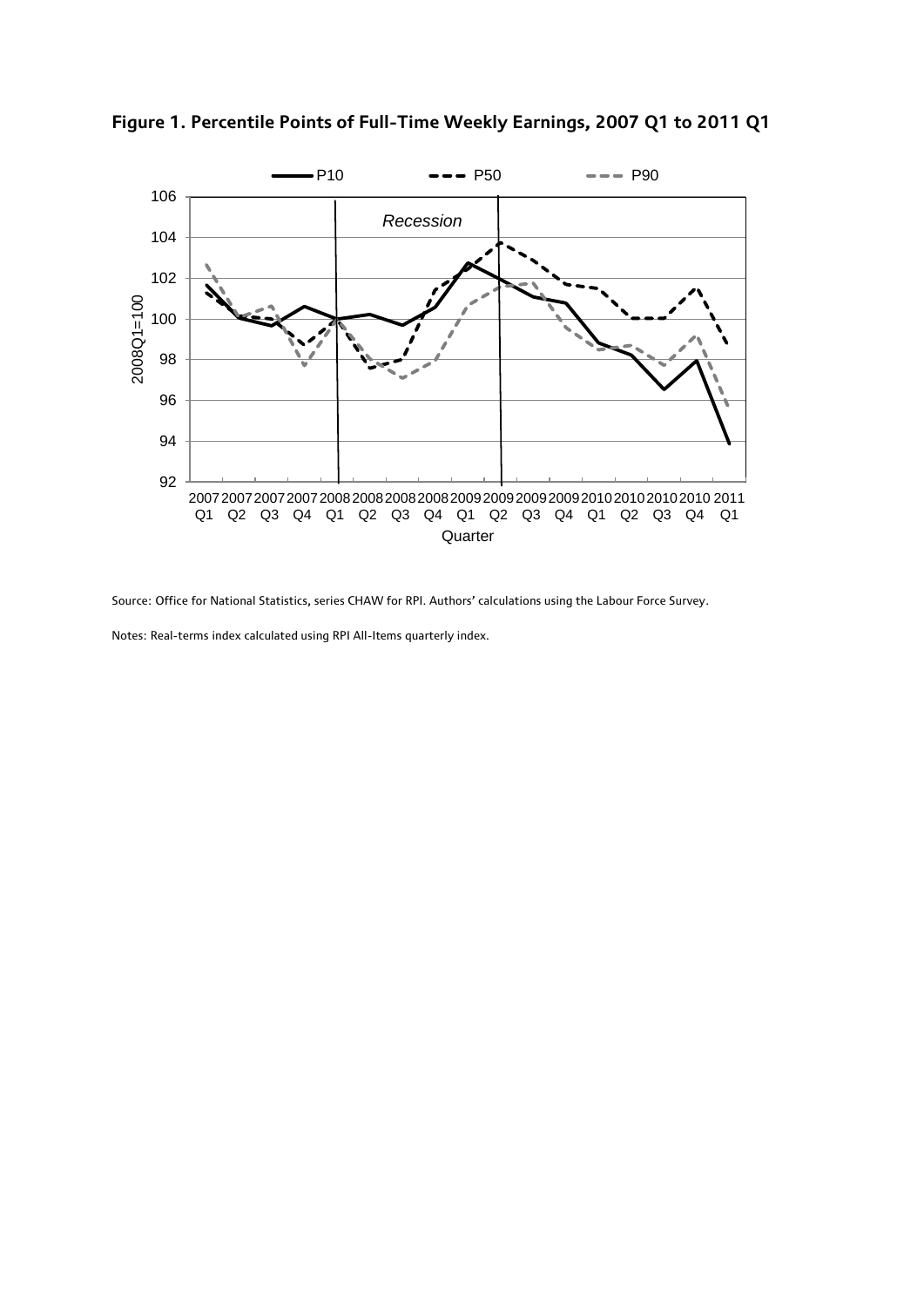



Source: Jin et al. (2011); authors' calculations using Family Resources Survey, 2007–08 and 2008–09, TAXBEN, and assumptions specified in the text.

Note: Income growth at the top and bottom 5 percentile points is not shown due to uncertainty from sampling and measurement error.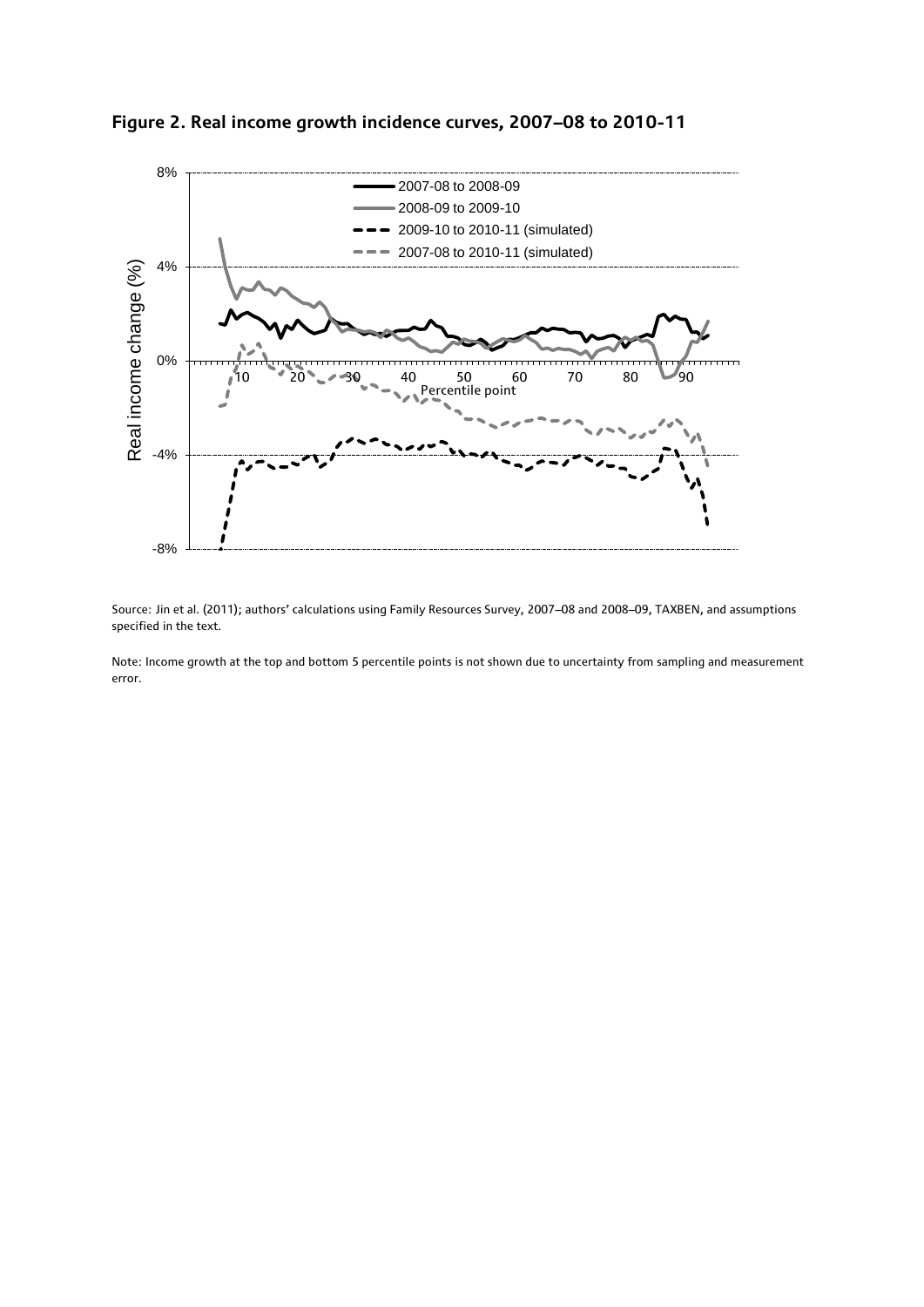



Source: Authors' calculations using Family Resources Survey, 2007–08 and 2008–09, TAXBEN, and assumptions specified in the text.

Note: Income growth at the top and bottom 5 percentile points is not shown due to uncertainty from sampling and measurement error.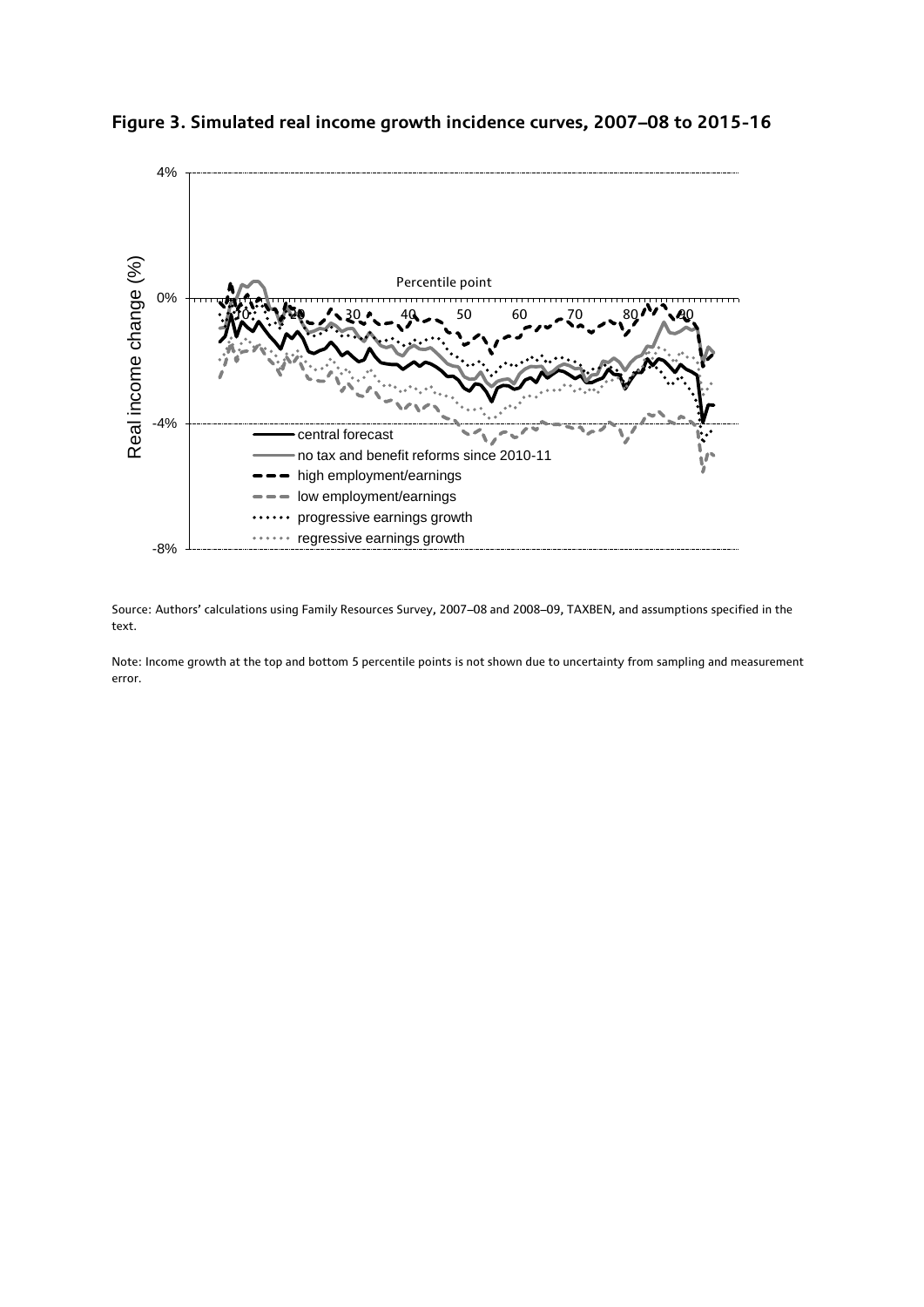|                                     | Change in number employed (%) |
|-------------------------------------|-------------------------------|
| <b>Gender and age</b>               |                               |
| Male, aged 16-29                    | $-7.8$                        |
| Male, aged 30-49                    | $-4.6$                        |
| Male, aged 40-64                    | $-2.4$                        |
| Male, aged 65+                      | $+11.8$                       |
| Female, aged 16-29                  | $-8.1$                        |
| Female, aged 30-49                  | $-5.0$                        |
| Female, aged 40-64                  | $+0.7$                        |
| Female, aged 65+                    | $+7.8$                        |
| Gender, family type and work status |                               |
| Male, couple, full-time             | $-4.6$                        |
| Male, couple, part-time             | $+7.2$                        |
| Male, single, full-time             | $-8.3$                        |
| Male, single, part-time             | $+20.2$                       |
| Female, couple, full-time           | $-4.0$                        |
| Female, couple, part-time           | $-0.2$                        |
| Female, single, full-time           | $-9.4$                        |
| Female, single, part-time           | $+10.2$                       |

## **Table 1. Changes in numbers employed by subgroup, 2008-09 to 2010-11**

Source: Authors' calculations using Labour Force Survey.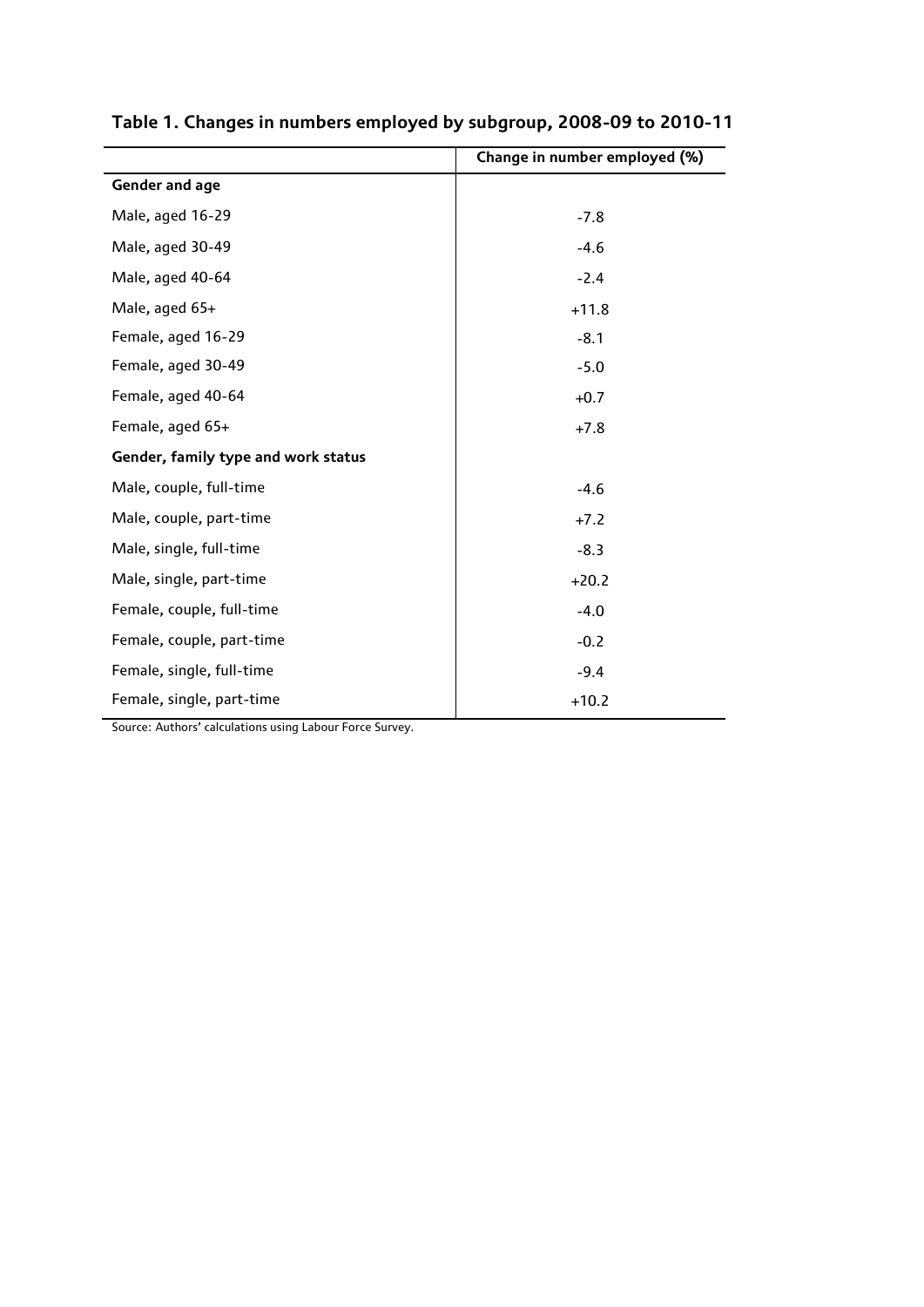|                     | Male full-time | Male part-time | Female full-time | Female part-time |
|---------------------|----------------|----------------|------------------|------------------|
| Earnings quintile 1 | 4.4            | $-2.2$         | 5.9              | 0.0              |
|                     | 3.6            | 3.0            | 6.3              | 6.9              |
|                     | 3.1            | 4.0            | 6.5              | 4.9              |
| 4                   | 2.9            | 4.1            | 6.3              | 7.1              |
| Earnings quintile 5 | 3.3            | 6.6            | 6.3              | 10.5             |

**Table 2. Average nominal earnings growth (%) by subgroup, 2008-09 to 2010-11**

Note: Average earnings in each quintile are assumed to grow at the rate of earnings at the midpoint of that quintile.

Source: Statistics from Annual Survey of Hours and Earnings: 'Table 1 – All employees' at <http://www.ons.gov.uk/ons/publications/re-reference-tables.html?edition=tcm%3A77-238620> (accessed 06/01/2012).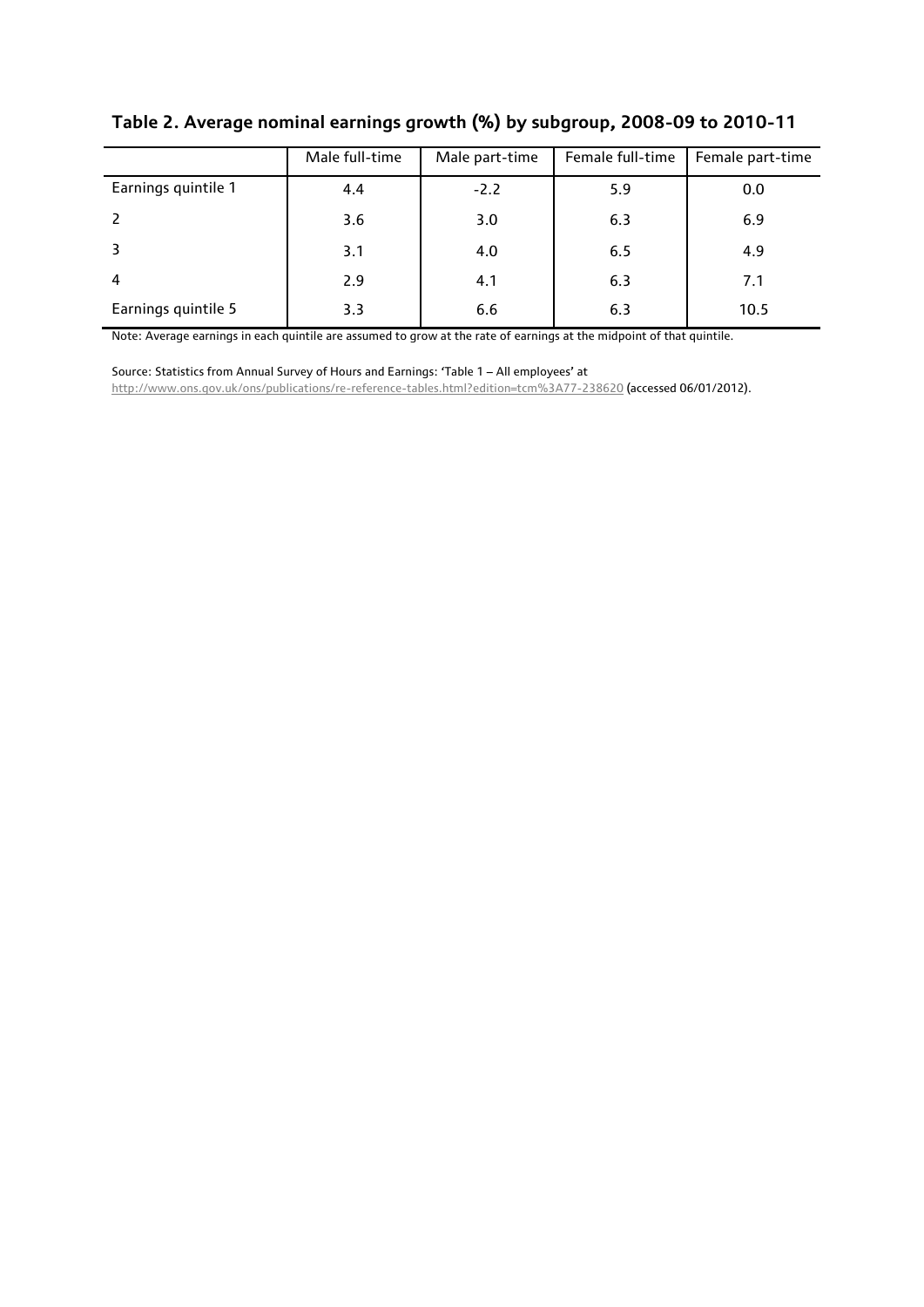|                                                  | 2010 | 2011 | 2012 | 2013 | 2014 | 2015 |
|--------------------------------------------------|------|------|------|------|------|------|
| <b>Annual CPI</b><br>inflation to<br>September   | 3.1% | 5.2% | 2.5% | 2.1% | 2.0% | 2.0% |
| <b>Annual RPI</b><br>inflation to<br>September   | 4.6% | 5.6% | 3.1% | 2.9% | 3.1% | 3.6% |
| <b>Annual RPI</b><br>inflation<br>(whole year)   | 4.6% | 5.2% | 3.3% | 2.9% | 3.1% | 3.6% |
| <b>Annual Rossi</b><br>inflation to<br>September | 4.8% | 6.8% | 3.1% | 3.0% | 3.1% | 3.1% |
| Employment<br>(millions)                         | 29.0 | 29.2 | 29.1 | 29.2 | 29.4 | 29.7 |
| Average<br>earnings<br>growth                    | 2.1% | 0.9% | 2.0% | 3.1% | 4.3% | 4.5% |
| <b>Nominal GDP</b><br>growth                     | 4.6% | 3.4% | 3.5% | 4.6% | 5.3% | 5.6% |

**Table 3. UK macroeconomic forecasts from Office for Budget Responsibility**

Note: Rossi inflation forecasts (see sources below) are available only quarterly. Rossi inflation figures in September from 2012 onwards are therefore assumed to equal the rate of inflation to quarter 3 of the relevant year.

Source: Office for Budget Responsibility (2011). Rossi forecast published separately at authors' request; see <http://budgetresponsibility.independent.gov.uk/wordpress/docs/ROSSIDec2011.pdf> (accessed 06/01/2012).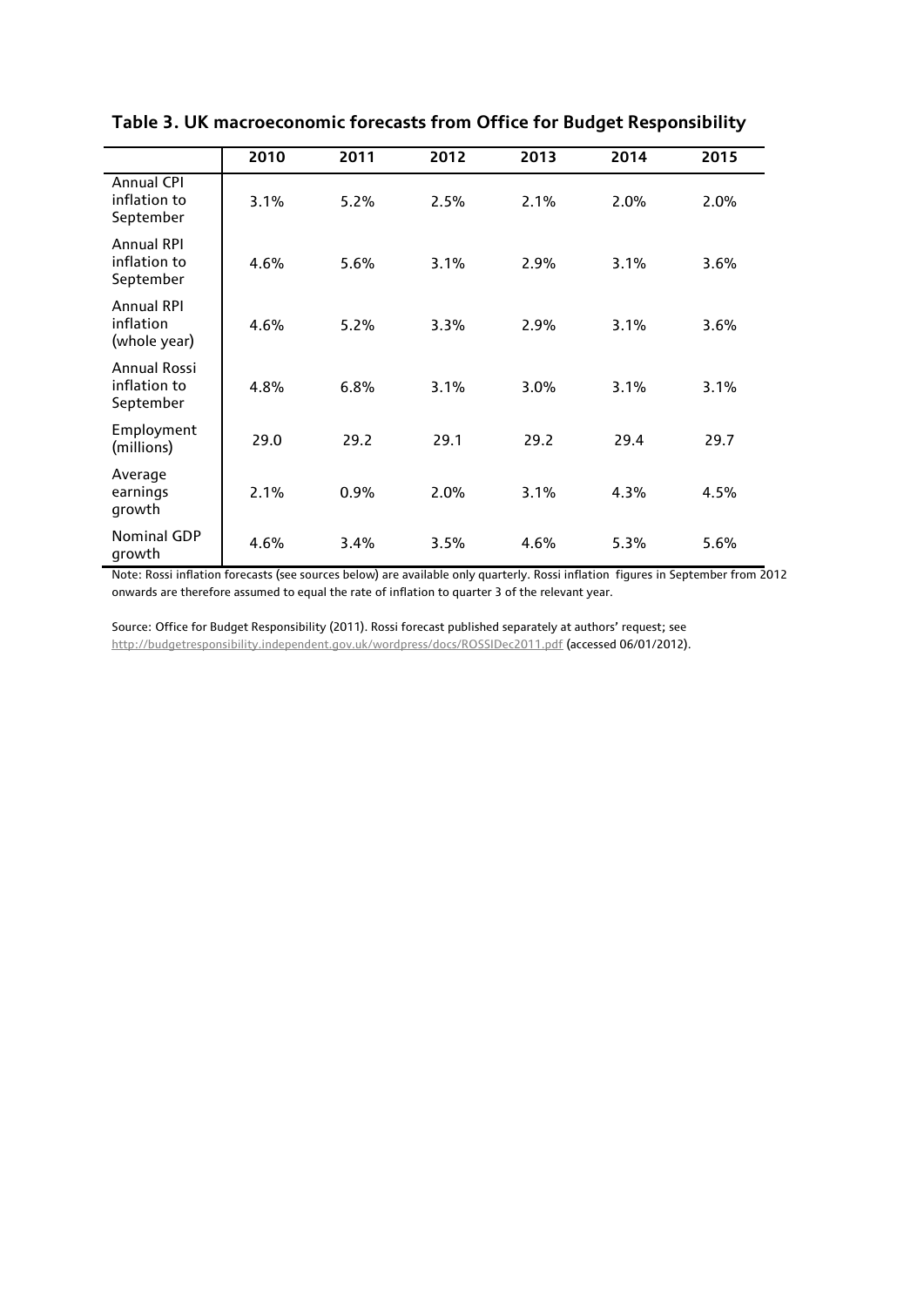| <b>Dimension</b>                | Categories                                                                                                                                                        |
|---------------------------------|-------------------------------------------------------------------------------------------------------------------------------------------------------------------|
| <b>Total population</b>         | n/a                                                                                                                                                               |
| Number of individuals by region | 12 standard regions of Great Britain                                                                                                                              |
| Number of households by region  | Scotland, London, whole of UK                                                                                                                                     |
| Household size                  | One person                                                                                                                                                        |
| Age and gender (jointly)        | Males and females split into the following age<br>categories: 0-9, 10-15, 16-19 (dependent<br>child), 16-19 (non-dependent), 20-24, 25-29,<br>$30-44, 45-59, 60+$ |
| Number employed                 | Males and females split into the following age<br>categories: 16-29, 30-49, 50-State Pension Age,<br>State Pension Age +                                          |
|                                 | Males and females also split according to family<br>type (single or cohabiting) and part-time or full-<br>time status (jointly, i.e. a total of $2*2*2=8$ cells)  |
| Ethnicity                       | Asian (Great Britain only)                                                                                                                                        |
| Lone-parent families            | n/a                                                                                                                                                               |
| Two-parent families by country  | England, Scotland, Wales, whole of UK                                                                                                                             |
| Housing tenure                  | Owner, tenant (social), tenant (private)                                                                                                                          |

## **Table 4. Characteristics controlled for in simulations by reweighting the data**

Note: The population forecasts of the number of individuals or households with such characteristics are obtained from the Office for National Statistics (2009, 2010), Northern Ireland Statistics and Research Agency (2010), Department for Communities and Local Government (2009), Welsh Assembly Government (2009), General Register Office for Scotland (2008), and internal Department for Work and Pensions projections of the number of lone parents and couples with children in Great Britain, which was kindly made available to us.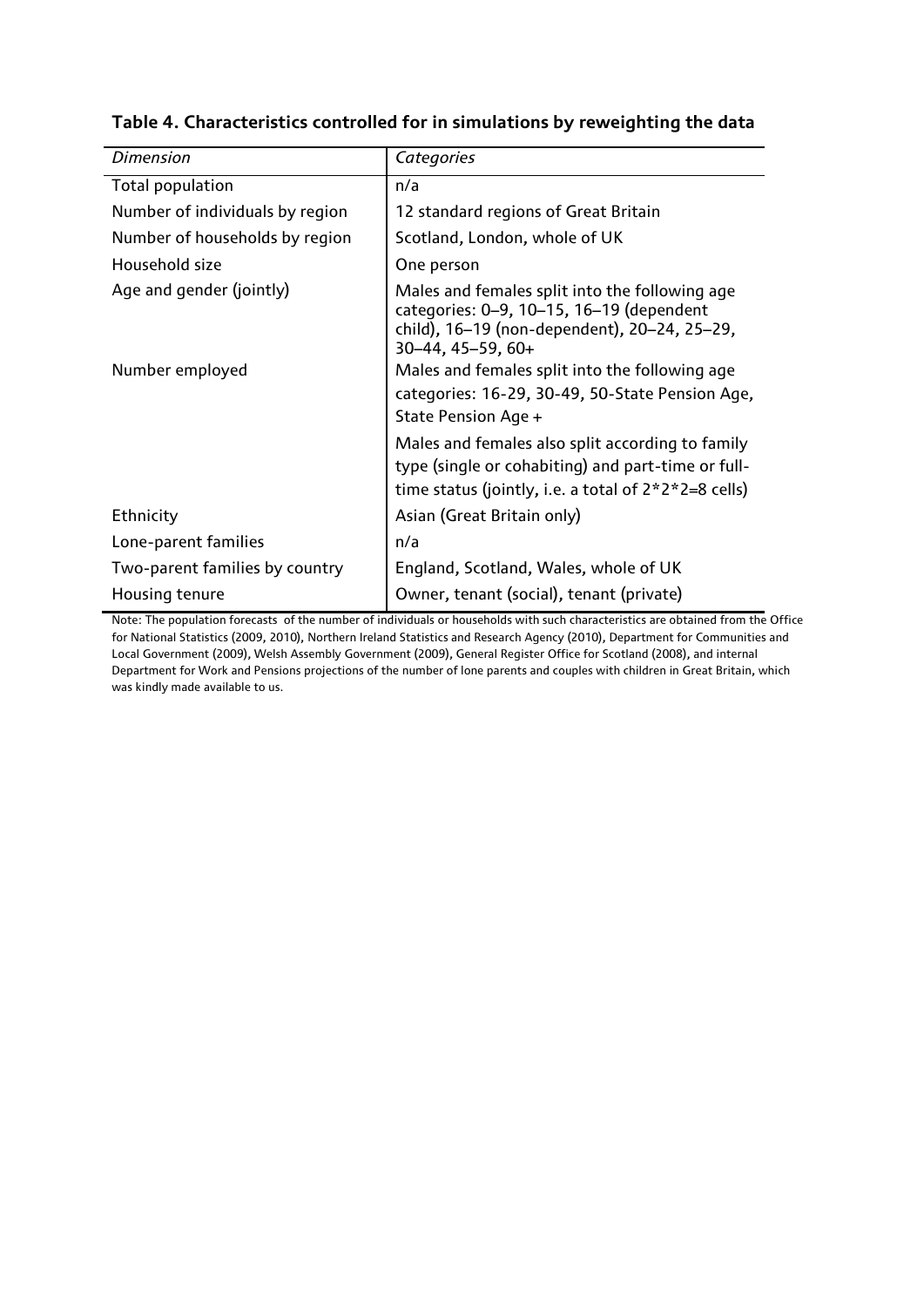|                                   | <b>Real</b><br>annual            | Child poverty                     |                                  | <b>Poverty among</b><br>working-age adults<br>without children | <b>Inequality ratios</b> |           |           |      |
|-----------------------------------|----------------------------------|-----------------------------------|----------------------------------|----------------------------------------------------------------|--------------------------|-----------|-----------|------|
| median<br>income<br>change<br>(%) | Relative<br>low<br>income<br>(%) | Absolut<br>e low<br>income<br>(%) | Relative<br>low<br>income<br>(%) | Absolut<br>e low<br>income<br>(%)                              | 90/<br>10                | 90/<br>50 | 50/<br>10 |      |
| 2007<br>(actual)                  | $+0.1$                           | 22.5                              | 20.8                             | 14.0                                                           | 13.3                     | 4.22      | 2.05      | 2.05 |
| 2008<br>(actual)                  | $+0.7$                           | 21.8                              | 19.7                             | 14.7                                                           | 13.8                     | 4.21      | 2.07      | 2.03 |
| 2009<br>(actual)                  | $+0.9$                           | 19.7                              | 17.2                             | 15.0                                                           | 13.7                     | 4.09      | 2.06      | 1.99 |
| 2010                              | $-4.0$                           | 19.2                              | 19.2                             | 15.3                                                           | 15.3                     | 4.06      | 2.04      | 1.99 |
| 2011                              | $-2.8$                           | 19.0                              | 20.8                             | 15.3                                                           | 16.0                     | 4.00      | 2.02      | 1.98 |
| 2012                              | $-0.5$                           | 19.8                              | 22.0                             | 15.4                                                           | 16.3                     | 4.04      | 2.03      | 1.99 |
| 2013                              | $+0.2$                           | 21.0                              | 22.8                             | 15.8                                                           | 16.6                     | 4.09      | 2.04      | 2.01 |
| 2014                              | $+1.5$                           | 21.7                              | 22.6                             | 15.5                                                           | 16.2                     | 4.11      | 2.05      | 2.01 |
| 2015                              | $+1.1$                           | 22.2                              | 22.6                             | 15.5                                                           | 15.7                     | 4.15      | 2.06      | 2.01 |

**Table 5. Income statistics (actual and simulated), 2007-08 to 2015-16**

Notes: Relative low income line is 60% of contemporary median income. Absolute low income line is 60% of the 2010- 11 median in real terms (deflated using Retail Prices Index). Years refer to financial years.

Source: Authors' calculations based on Family Resources Survey, 2008–09, using TAXBEN and assumptions specified in the text. 'Actual' relative low income figures from Department for Work and Pensions (2011); 'actual' absolute low income figures are authors' calculations using HBAI 2007-08 to 2009-10 and simulated 2010-11 median income.